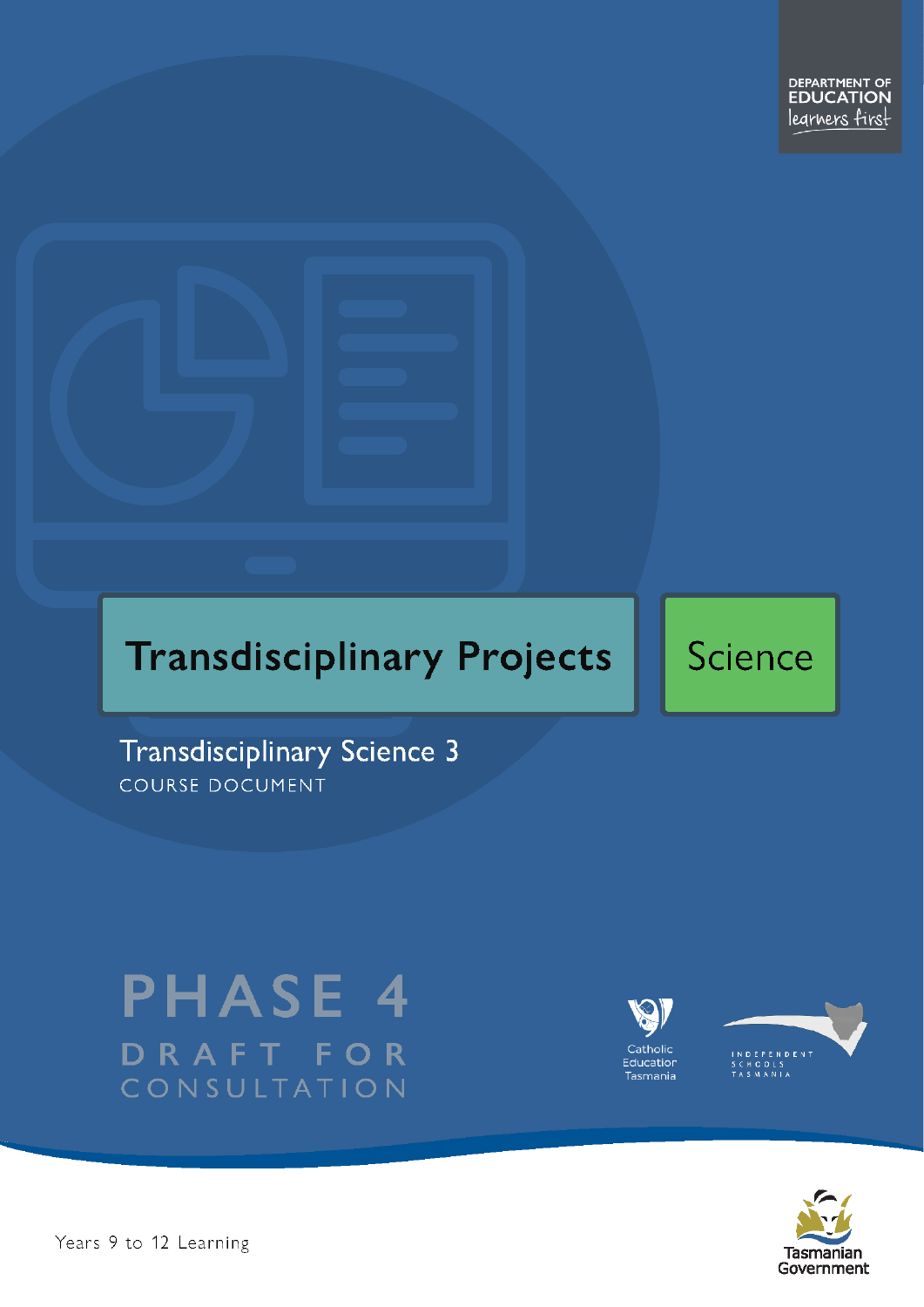# Table of Contents

Phase 4 Consultation Draft Published: August 2021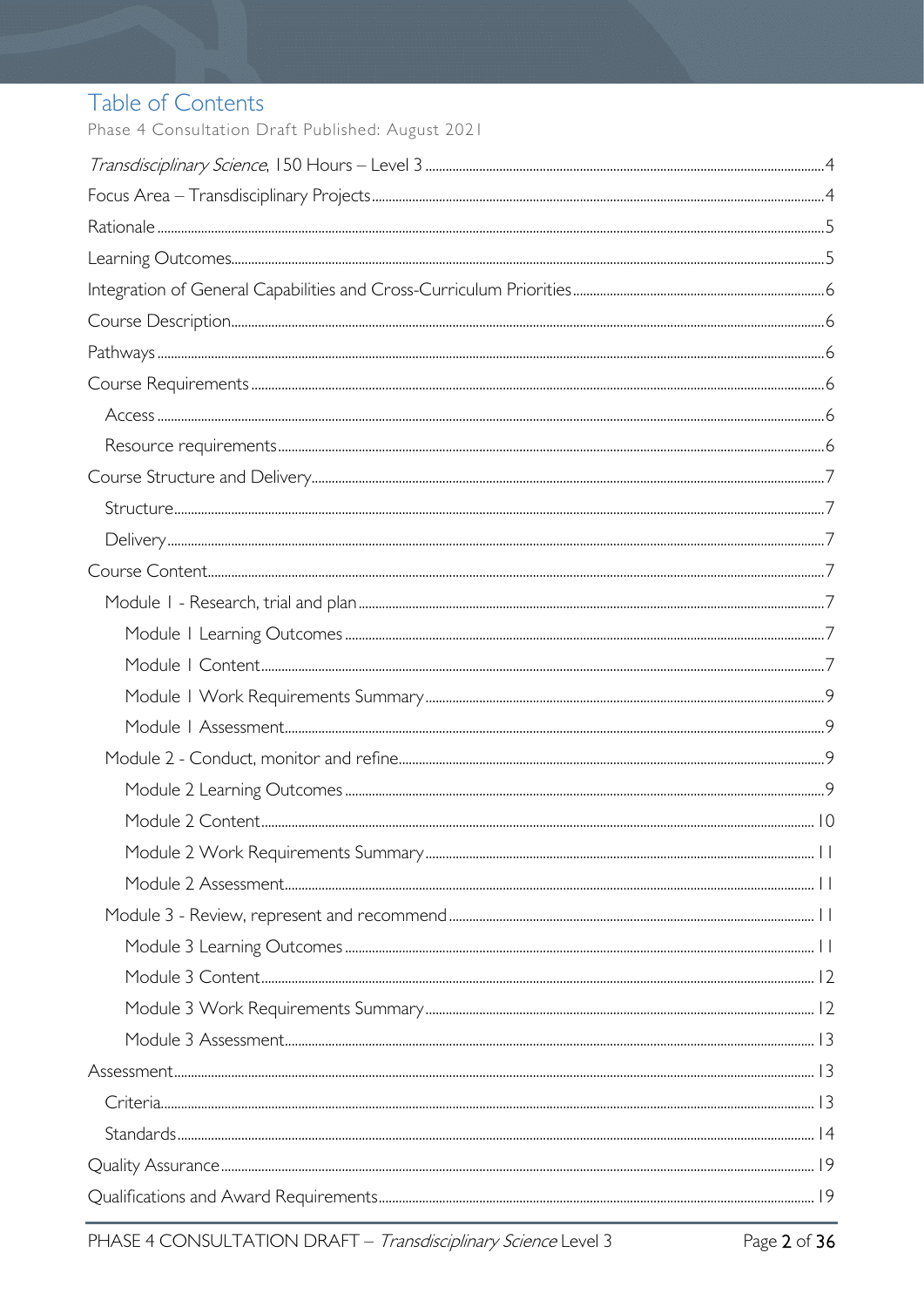| Relationship to the Senior Secondary Australian Curriculum: Science Achievement Standards 23 |  |
|----------------------------------------------------------------------------------------------|--|
|                                                                                              |  |
|                                                                                              |  |
|                                                                                              |  |
|                                                                                              |  |
|                                                                                              |  |
|                                                                                              |  |
|                                                                                              |  |
|                                                                                              |  |
| Divisions and Groups of Fields of Research that represent scientific disciplines33           |  |
|                                                                                              |  |
|                                                                                              |  |
|                                                                                              |  |
|                                                                                              |  |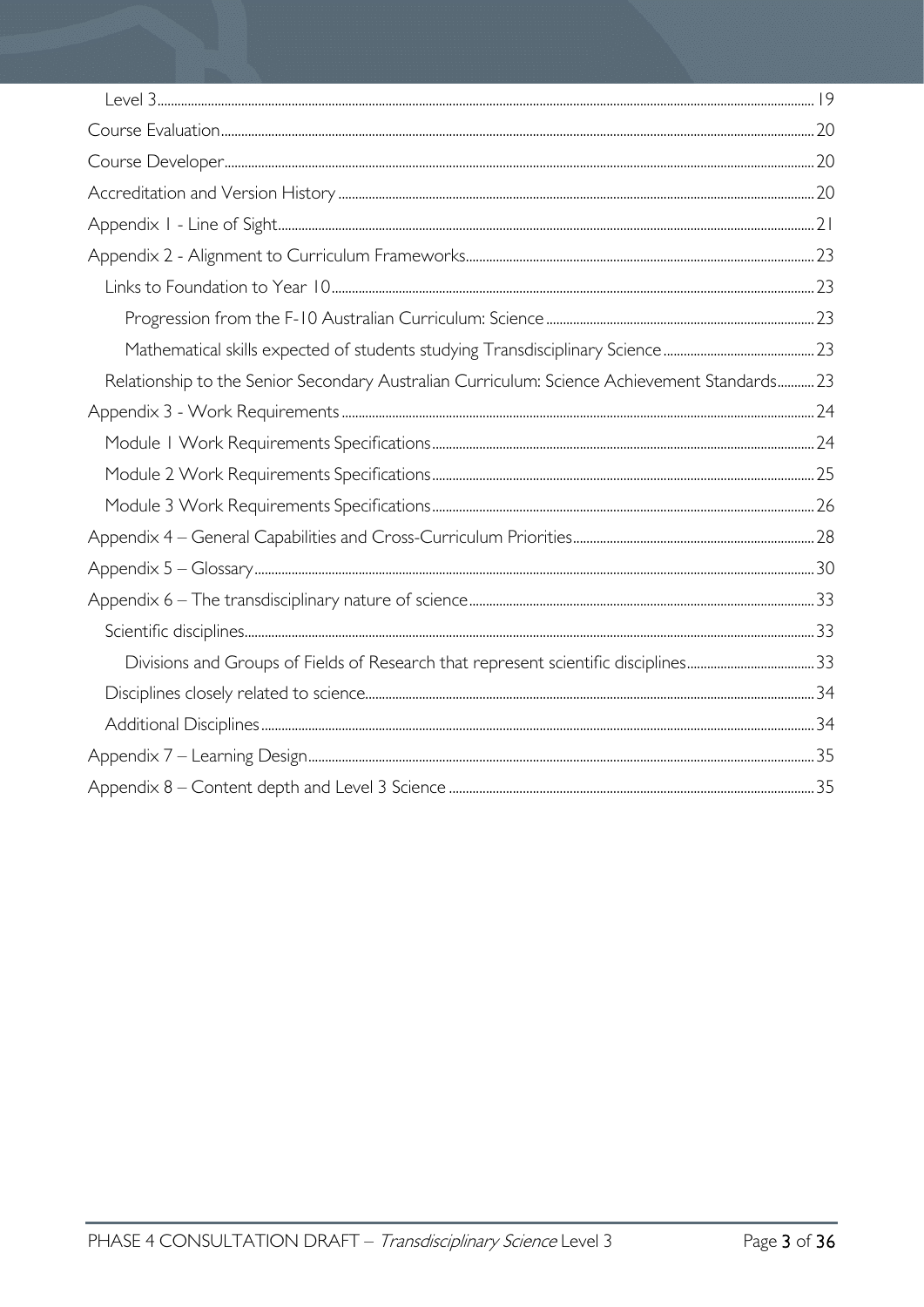# <span id="page-3-0"></span>Transdisciplinary Science, 150 Hours – Level 3

This course is the Level 3 component of the proposed Transdisciplinary Science suite.

# <span id="page-3-1"></span>Focus Area – Transdisciplinary Projects

Courses aligned to the [Years 9 to 12 Curriculum Framework](https://publicdocumentcentre.education.tas.gov.au/library/Shared%20Documents/Education%209-12%20Frameworks%20A3%20WEB%20POSTER.pdf) belong to one of the five focus areas of Discipline-based Study, Transdisciplinary Projects, Professional Studies, Work-based Learning and Personal Futures.

Transdisciplinary Science Level 3 is a Transdisciplinary Projects course.

Transdisciplinary Projects courses require students to integrate, transfer and reflect on their prior knowledge, skills, attitudes and values in transdisciplinary ways. Students will engage critically and creatively to integrate the learning and ways of working from multiple disciplines. Students will produce outcomes that are only possible through the intersection between disciplines. Students will share the outcomes of Transdisciplinary Projects as appropriate to their methodology, and their exhibition of work will form a major element of their assessment. Students will reflect upon their learning by evaluating their project outputs, the effectiveness of their methodology and the implications of their work on the pre-existing body of knowledge.

Transdisciplinary projects courses have three key features that guide teaching and learning:

- engage and ideate
- connect and apply
- exhibit and reflect.



Figure 1: Transdisciplinary Project Cycle of Learning (adapted from OECD Learning Compass 2030)

In this course learners will do this by:

- analysing their prior learning and the Tasmanian community to engage with an area of inquiry
- identifying, generating and analysing their inquiries by considering approaches across disciplines
- practising complex methodologies that span across disciplines of science
- iteratively analysing these methodologies and applying them to their chosen area of inquiry
- reflecting on and analysing their learning and inquiries to evolve their practice and understanding
- showcasing their inquiries and evaluation.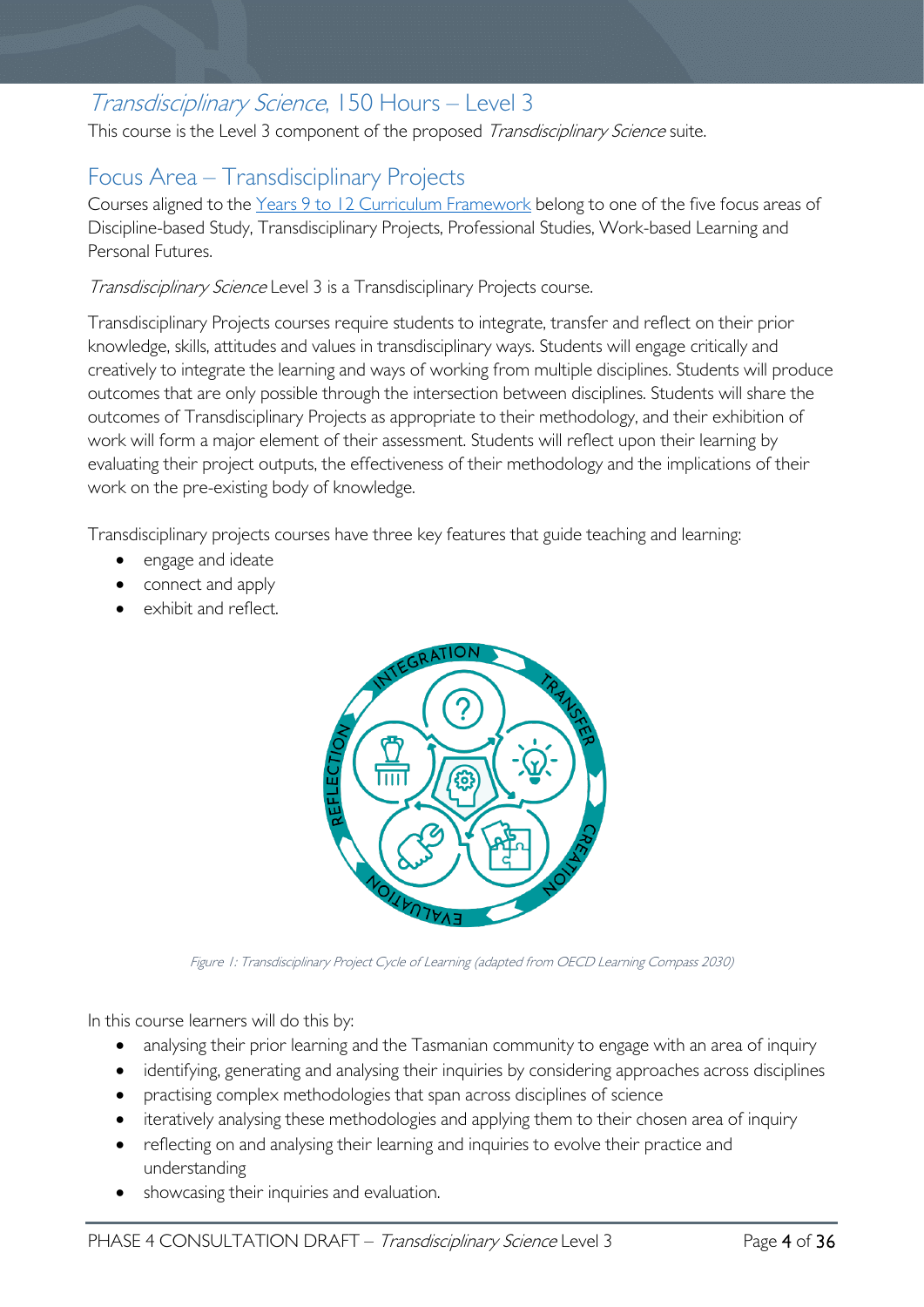### <span id="page-4-0"></span>Rationale

Science provides a rational and empirical way of answering interesting and important questions about the biological, physical and technological world. The knowledge it produces has proved to be a reliable basis for action in our personal, social and broader lives.

Innovative and critical thinking in the world of science underpins a cohesive understanding of the natural world and the discovery of new ways of doing and thinking. Science is continually refining and expanding knowledge and stimulating new questions for future investigation.

Transdisciplinary Science Level 3 is one component in a proposed suite of flexible science courses and provides a powerful platform to prepare learners for many pathways and to develop their capabilities of, in particular, thinking creatively, working collaboratively and being innovative. In practice, most modern and applied science flows between scientific disciplines and is transdisciplinary by nature.

Learners undertaking *Transdisciplinary Science* Level 3 will apply inquiry-based approaches to design, plan and undertake investigations across scientific disciplines, which respond to local and global situations. Both collaboratively and individually, learners will employ a scientific approach to collecting, representing, analysing data, and using technological tools effectively. After critically evaluating their procedures or models, learners communicate scientifically to draw evidence-based conclusions that may lead to further testing, exploring more effective methods or solutions, or raising new questions. They will be equipped to navigate, understand and adapt to what we experience as 21st Century learners.

The purpose of Years 9 to 12 Education is to enable all students to achieve their potential through Years 9 to 12 and beyond in further study, training or employment.

Years 9 to 12 Education enables Personal Empowerment, Cultural Transmission, Preparation for Citizenship and Preparation for Work.

This course is built on the principles of: Access, Agency, Excellence, Balance, Support and Achievement as part of a range of programs that enables students to access a diverse and flexible range of learning opportunities suited to their level of readiness, interests and aspirations.

### <span id="page-4-1"></span>Learning Outcomes

On successful completion of this course, learners will be able to:

- 1. collaborate with others and monitor, critically analyse and manage their own learning within a scientific inquiry
- 2. design and conduct ethical and safe processes for the collection and analysis of data within a specific application of science to inquire into a system
- 3. analyse and discuss concepts and processes from scientific theories and models to inquire into a system
- 4. communicate data and information using standard scientific conventions for qualitative and quantitative representation, and evaluate its reliability
- 5. apply the context of their inquiry locally, nationally and globally and explore relationships between technology, science and the broader community for a particular scientific application
- 6. analyse information they have researched to implement and refine processes and trial methodologies while inquiring into a system
- 7. analyse, adapt and finalise experimental design for an inquiry as they collect and analyse data, undertake further research and monitor progress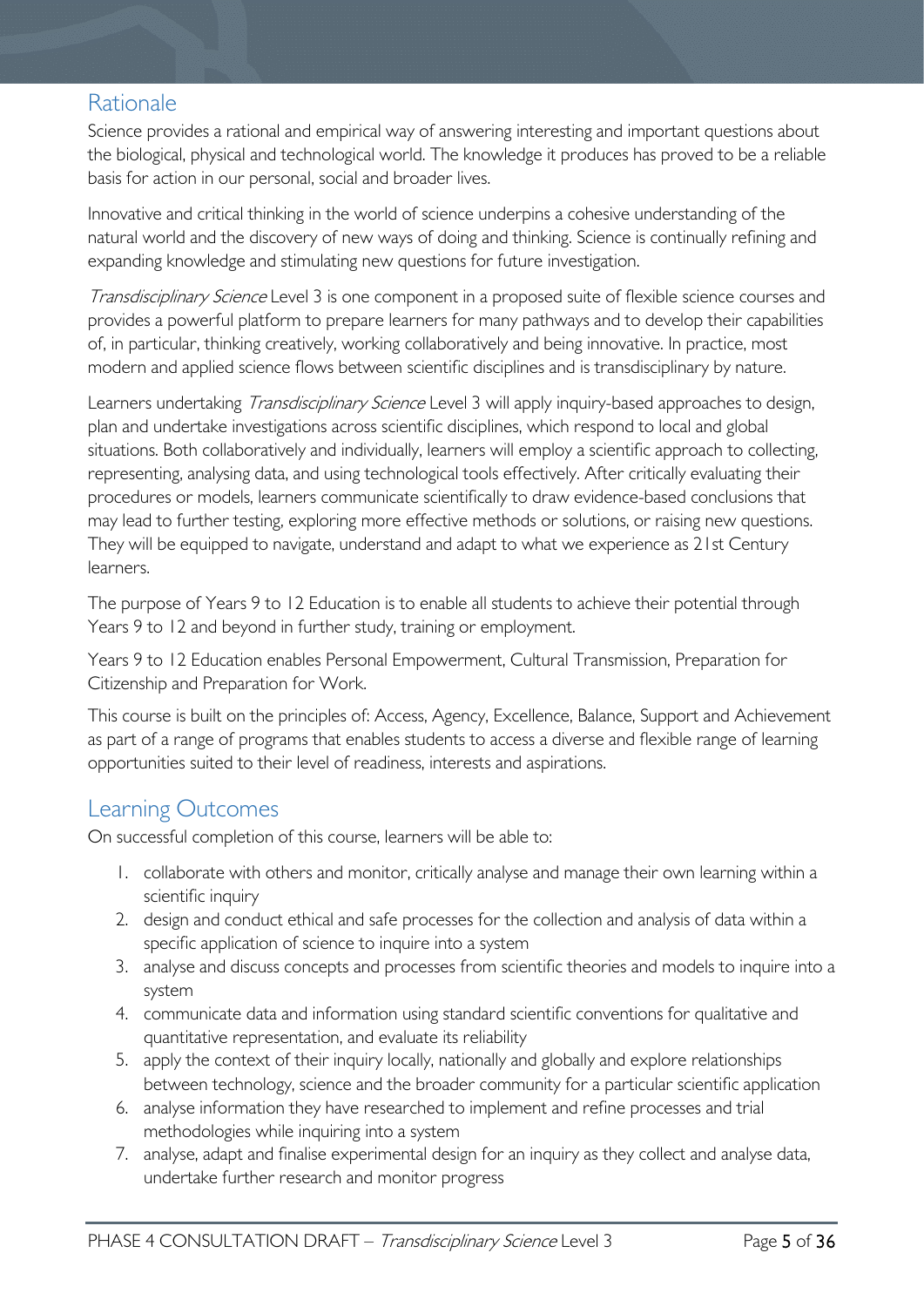8. collate, represent, analyse and communicate the key data and findings from an extended scientific inquiry and make recommendations for further study.

### <span id="page-5-0"></span>Integration of General Capabilities and Cross-Curriculum Priorities

The general capabilities addressed specifically in this course are:

- Critical and creative thinking  $\epsilon$
- Ethical understanding  $\div$
- Literacy  $\blacksquare$
- Numeracy
- Personal and social capability

The cross-curriculum priorities enabled through this course are:

- Aboriginal and Torres Strait Islander Histories and Cultures  $\mathcal$
- Sustainability  $\triangleleft$

### <span id="page-5-1"></span>Course Description

Transdisciplinary Science Level 3 enables learners to investigate applications of science in Tasmania. Students will undertake a deep inquiry, within a scientific focus available to them with the support of their school.

Learners will inquire scientifically to design, plan, and undertake investigations across scientific disciplines using a range of methodologies. They will respond to relevant local and global context. They will gain expertise in inquiry processes and creating knowledge.

Learners will apply skills to create evidence-based scientific knowledge. Skills include observation, application of science and critical thinking. Through this process they will be prepared for an increasingly wide range of contemporary and valued pathways.

### <span id="page-5-2"></span>Pathways

- Transdisciplinary Science Level 3 builds on Australian Curriculum: Science F-10 and other TASC Science courses and a pathway from TASC HASS, HPE, Technologies and Mathematics courses.
- As the study of all life, *Transdisciplinary Science* Level 3 is a clear pathway to some TASC courses and a large range of tertiary and vocational learning.

### <span id="page-5-3"></span>Course Requirements

### <span id="page-5-4"></span>Access

Learners enrolled in this course are required to be able to work responsibly and safely in practical situations.

This course requires learners to collaborate with others.

### <span id="page-5-5"></span>Resource requirements

Providers offering this course will need equipment, materials and a suitable space to carry out the practical component of the course effectively and safely.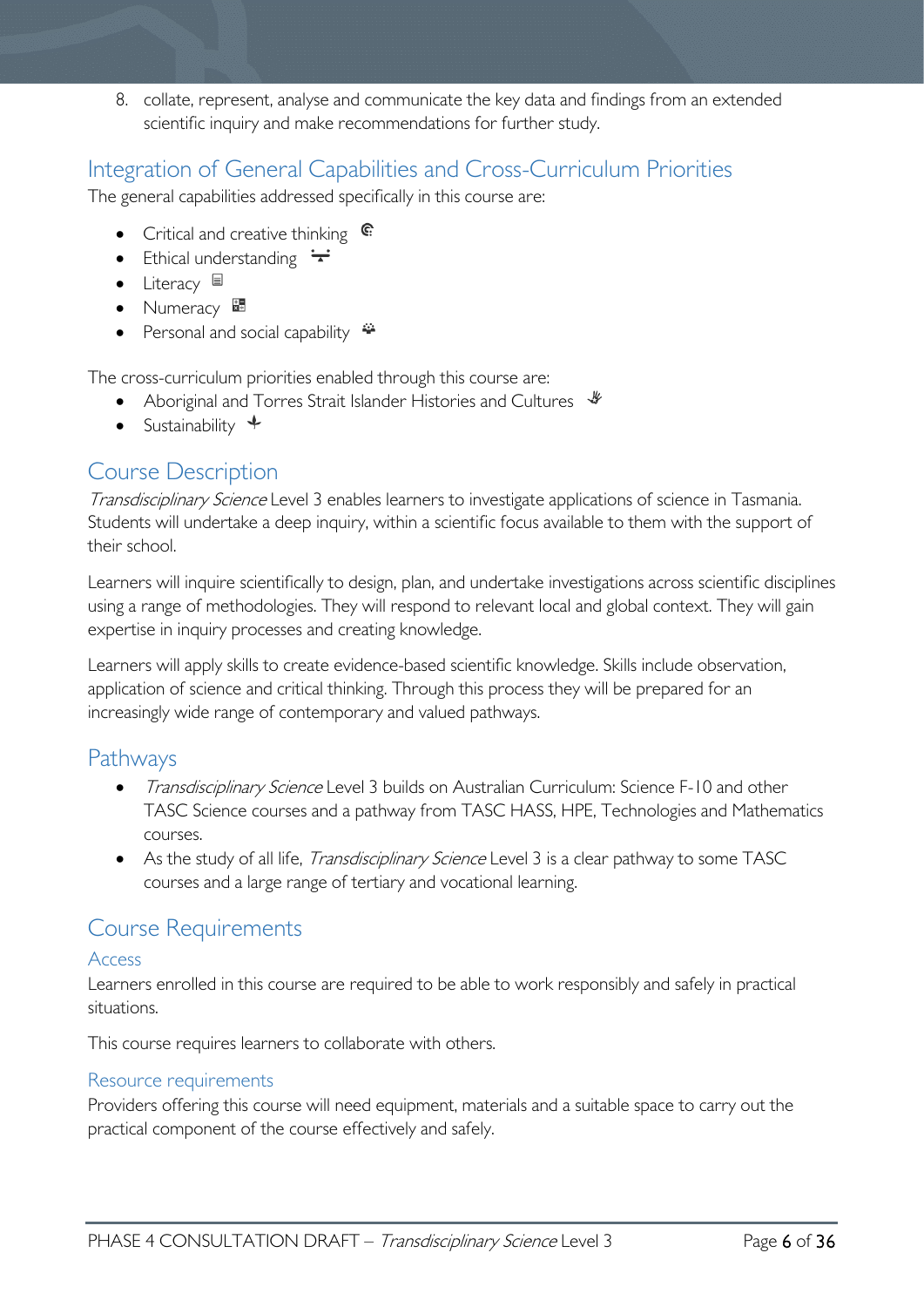### <span id="page-6-0"></span>Course Structure and Delivery

### <span id="page-6-1"></span>**Structure**

This course consists of three 50-hour modules.

- Core Module 1: Research, trial and plan
- Core Module 2: Conduct, monitor and refine
- Core Module 3: Review, represent and recommend

### <span id="page-6-2"></span>**Delivery**

The three modules should be delivered in order (1, 2, 3).

### <span id="page-6-3"></span>Course Content

### <span id="page-6-4"></span>Module 1 - Research, trial and plan

Science is indispensable in Tasmania – now and into our future. Module 1 of Transdisciplinary Science Level 3 taps into a wide range of fields where science is applied in our State, and the prior knowledge of learners, to engage with and ideate a focus that is relevant to our community. Learners will discover that in practice science draws from many scientific disciplines.

Learners will research, make connections and iteratively inquire into this focus. They will begin to understand its place in Tasmania, nationally and globally, and analyse the theories, models and methodologies that are key to creating knowledge. This may include interrelationships with First Nations Peoples understanding.

The application of science through inquiry, evaluation and refinement of understanding at every stage is key to this module. Learners should always be prepared to analyse their work and return to previous work to ensure that they build their knowledge. In this module trialling and analysing processes and methodologies is crucial to prepare for further inquiry. Through this process possible lines of inquiry will emerge to be further refined in Module 2. Learners will have the opportunity to demonstrate their findings and plans through a folio.

### <span id="page-6-5"></span>Module 1 Learning Outcomes

The following Learning Outcomes are a focus of this module:

- 1. collaborate with others and monitor, critically analyse and manage their own learning within a scientific inquiry
- 2. design and conduct ethical and safe processes for the collection and analysis of data within a specific application of science to inquire into a system
- 3. analyse and discuss concepts and processes from scientific theories and models to inquire into a system
- 4. communicate data and information using standard scientific conventions for qualitative and quantitative representation, and evaluate its reliability
- 5. apply the context of their inquiry locally, nationally and globally and explore relationships between technology, science and the broader community for a particular scientific application
- 6. analyse information they have researched to implement and refine processes and trial methodologies while inquiring into a system.

### <span id="page-6-6"></span>Module 1 Content

Within this module learners will discover where science is valued within the Tasmanian context. As they engage and ideate they will choose one area to investigate and analyse in detail to understand the development and limitations of this application of science and its interrelationships with technology and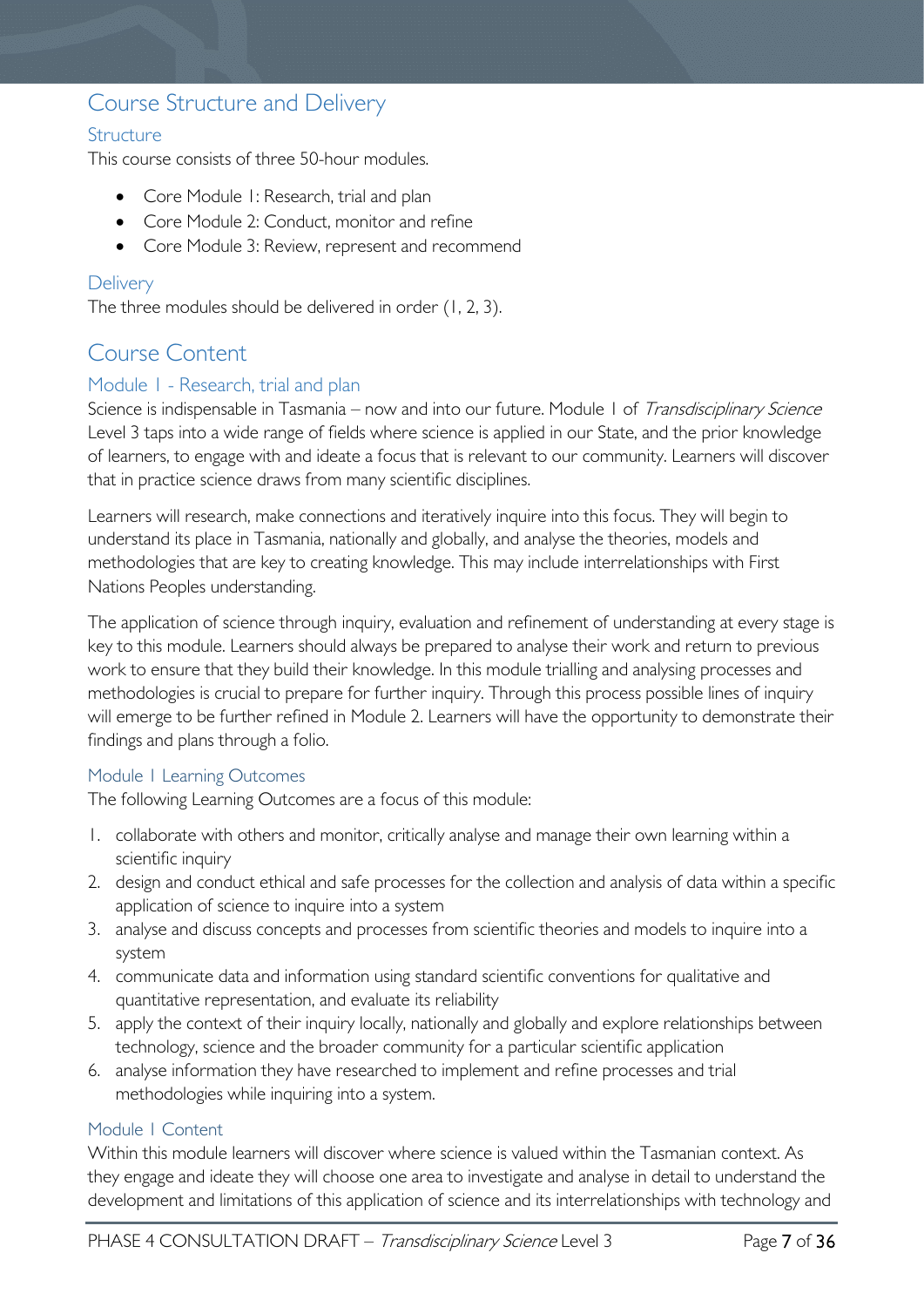sustainability within Tasmania. They will broadly explore the transdisciplinary nature of this science, the knowledge required and how this science is applied. In parallel with this, learners will become familiar with and iteratively practice methodologies used in Tasmania for this application of science. Learners will then analyse their understanding and experience to choose a focus and plan for further investigation in Module 2.

### Key Knowledge

### Science as a human endeavour

Within science that is valued, applied or researched in the Tasmania, learners will research and analyse the interrelationships between the broad context and the scientific inquiry focus, referring to where:

- theories have been refined or replaced as new evidence, models or theories have emerged locally, nationally or globally
- technology has assisted in greater understanding
- social, economic, cultural or sustainability considerations are a factor in Tasmania
- First Nations Peoples knowledge may be valuable.

### Science understanding

Within their chosen focus, learners will research and apply:

- the specialist knowledge required across more than one scientific discipline and not restricted to Australian Curriculum Senior Secondary Science course content
- the inter-relationships between models, theories, phenomena, systems, and concepts that need to be referenced and analysis of their limitations
- science understanding at a similar level of complexity to other TASC Science Level 3 courses.

### Key Skills

### Science inquiry skills – design and implementation of inquiry

Learners will have to discover what is possible to measure and analyse within their scientific inquiry. They will have to explore data collection, analysis and representation methodologies together with other restrictions and possibilities. This requires a process of trial and error to find what can be done.

Within science that is valued in the Tasmanian context, learners will:

- identify, research and construct questions for a complex investigation
- design, implement, trial, evaluate and refine methodologies to collect valid and reliable primary data and to evaluate and refine procedures
- analyse and mitigate against risk and ethical considerations
- trial, analyse and refine ways to meaningfully organise and represent interrelationships within data
- trial, analyse and refine other processes to support inquiry for example, the logistics of field work.

### Science inquiry skills – evaluation of inquiry

What is found to be possible for a scientific inquiry through trial and error will have to be further analysed for additional limitations and possibilities. This analysis will ensure that valid conclusions will be reached through what is planned for the extended inquiry. Through this process the inquiry question will be resolved enough to proceed with Module 2 and will likely change as the extended inquiry progresses.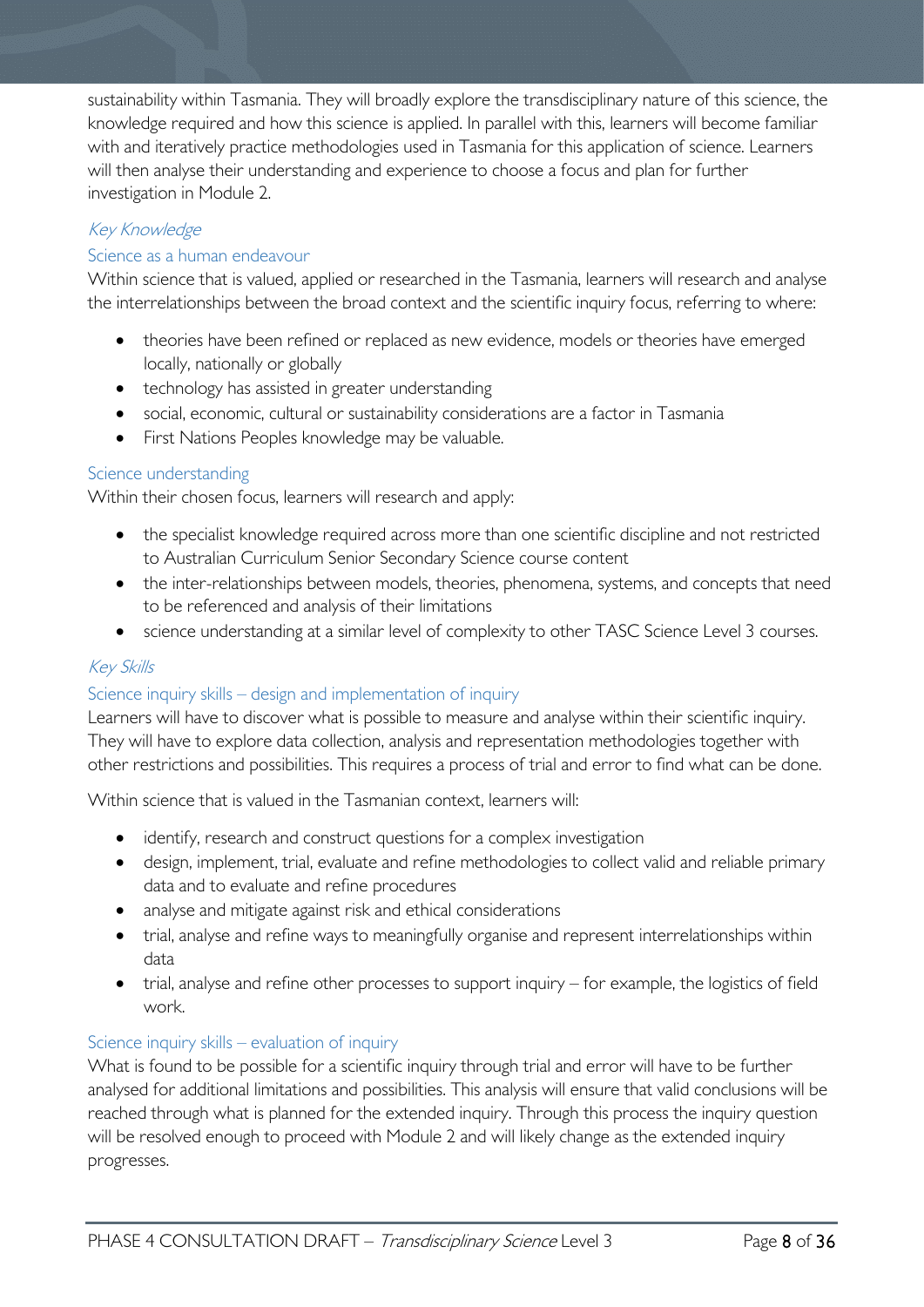Within science that is valued in the Tasmanian context, learners will:

- analyse the limitations of primary and secondary data to find interrelationships and how critical issues can be addressed
- research and analyse the interrelationships between processes, claims, conclusions and other relevant information within a field of science
- draw valid and reasoned conclusions through analysing the interrelationships between data, systems, concepts, theories and models
- analyse processes, data and conclusions, and plan to conduct the inquiry.

### <span id="page-8-0"></span>Module 1 Work Requirements Summary

The work requirements of a course are processes, products or performances that provide a significant demonstration of achievement that is measurable against the course's standards. Work requirements need not be the sole form of assessment for a module.

This module includes one (1) investigation work requirement.

See Appendix 3 for the full specifications of the Work Requirements of this course.

### <span id="page-8-1"></span>Module 1 Assessment

This module has a focus on criteria 1, 2, 3, 4, 5 and 6.

### <span id="page-8-2"></span>Module 2 - Conduct, monitor and refine

As the inquiry progresses, all aspects should be monitored and refined. Module 2 of Transdisciplinary Science Level 3 will provide an opportunity for the learner to engage more deeply with their chosen focus. Through further targeted research, analysis and investigation into this focus, learners will finalise their inquiry question and the processes they will use to pursue it. By applying theories, models and methodologies, they will be able to refine and analyse the connections they have already made to support their extended inquiry.

The application of science through inquiry, evaluation and refinement of understanding at every stage is key to this module. Learners should always be prepared to analyse their work and return to previous work to ensure that they are able to build their knowledge and narrow the focus of their inquiry. Through this process learners will largely finish conducting data collection and prepare to complete the remainder of their inquiry in Module 3. Learners will have the opportunity to demonstrate their findings and plans through a folio.

### <span id="page-8-3"></span>Module 2 Learning Outcomes

The following Learning Outcomes are a focus of this module:

- 1. collaborate with others and monitor, critically analyse and manage their own learning within a scientific inquiry
- 2. design and conduct ethical and safe processes for the collection and analysis of data within a specific application of science to inquire into a system
- 3. analyse and discuss concepts and processes from scientific theories and models to inquire into a system
- 4. communicate data and information using standard scientific conventions for qualitative and quantitative representation, and evaluate its reliability
- 5. apply the context of their inquiry locally, nationally and globally and explore relationships between technology, science and the broader community for a particular scientific application
- 7. analyse, adapt and finalise experimental design for an inquiry as they collect and analyse data, undertake further research and monitor progress.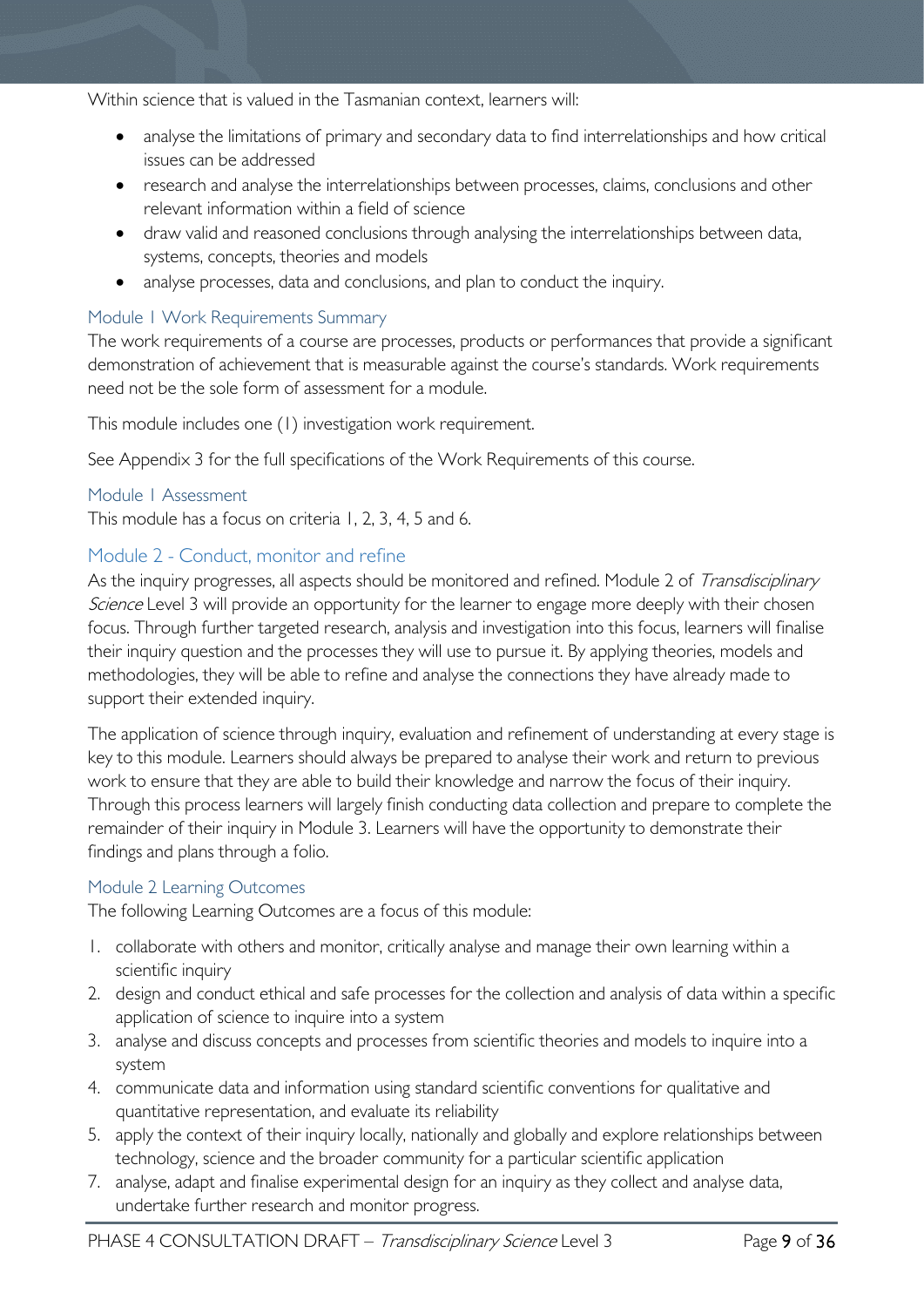#### <span id="page-9-0"></span>Module 2 Content

Within this module learners will investigate and analyse their chosen focus, refining the context explored in Module 1 to only the most relevant background and connections with science as a human endeavour. They will investigate and analyse the transdisciplinary nature of this focus to target the knowledge required and how it is applied. In parallel with this, learners will implement, evaluate, and iteratively refine methodologies identified for their extended inquiry to ensure data and information is valid and reliable, allowing learners to finalise their inquiry question and plan for evaluation, presentation, and recommendations in Module 3.

### Key Knowledge

### Science as a human endeavour

Within a chosen scientific focus, learners will independently investigate, analyse and evaluate the interrelationships between the context and the scientific focus and where it can be refined and finalised to best support the inquiry, including where:

- theories of interest have been refined or replaced as new evidence, models or theories have emerged
- there are opportunities to refine theories, gather more data or question the interpretation of data
- improved technology has assisted in greater scientific understanding
- social, economic, cultural or sustainability considerations are a factor
- there is collaboration to improve knowledge
- First Nations Peoples knowledge may have been valuable.

### Science understanding

Within their chosen focus, learners will independently research, refine and apply:

- specialist knowledge required across more than one scientific discipline and not restricted to Australian Curriculum Senior Secondary Science course content
- the interrelationships between the models, theories and concepts being used (including mathematical modelling) and analysis of their limitations
- the different methodologies and specific terminology used in different scientific disciplines
- science understanding at a similar level of complexity to other TASC Science Level 3 courses.

### Key Skills

### Science inquiry skills – design and implementation of inquiry

Within a chosen scientific focus, learners will independently conduct and refine investigations to develop and support an extended inquiry. This process of analysing methodologies for continual improvement of data collection, analysis and representation within the extended scientific inquiry ensures that there will be sufficient evidence for evaluation of the inquiry in Module 3. These processes include:

- analysing, refining and finalising the inquiry question
- analysing, adapting and refining methodologies to collect valid and reliable primary data
- monitoring to improve procedures and adapt risk assessment and ethical documentation including mitigation strategies
- analysing and refining ways to organise and represent interrelationships within data usefully.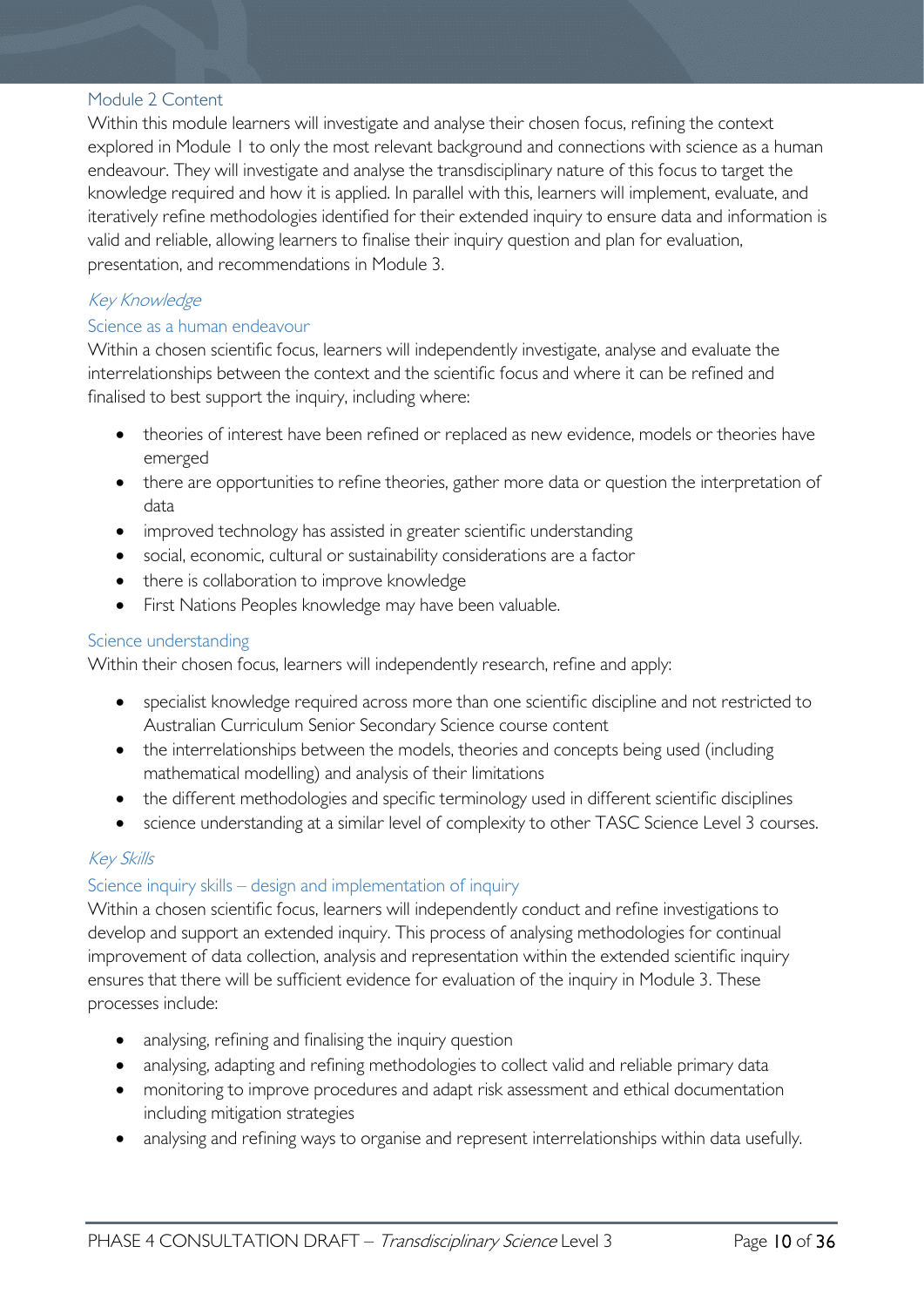### Science inquiry skills – evaluation of inquiry

Within a chosen scientific focus, learners will independently analyse and refine investigations to develop and support the extended inquiry. This requires consistent analysis of the quality of the data, what can be interpreted, and what further needs to done. This includes:

- analysing the limitations of primary and secondary data to find interrelationships and how critical issues can be addressed
- drawing valid and reasoned conclusions through analysing the interrelationships between data, theories and models
- analysing processes, data and conclusions for interrelationships and gaps to finalise plans to complete the inquiry.

### <span id="page-10-0"></span>Module 2 Work Requirements Summary

The work requirements of a course are processes, products or performances that provide a significant demonstration of achievement that is measurable against the course's standards. Work requirements need not be the sole form of assessment for a module.

This module includes one (1) investigation, one (1) product and one (1) performance work requirement.

See Appendix 3 for the full specifications of the Work Requirements of this course.

#### <span id="page-10-1"></span>Module 2 Assessment

This module has a focus on criteria 1, 2, 3, 4, 5 and 7.

### <span id="page-10-2"></span>Module 3 - Review, represent and recommend

Extended inquiry requires significant time to reflect, analyse, communicate and recommend. Module 3 of Transdisciplinary Science Level 3 will provide an opportunity to finalise any data collection and focus on completing the inquiry. By engaging with this module effectively, learners can complete any further investigation or research required to support answering their inquiry question and recommending further research and analysis. By evaluating and applying only the most relevant theories, models and methodologies, they will be able to make the connections and undertake the analysis required to come to valid and supported conclusions.

As with previous modules –application of science through inquiry, analysis and refinement of understanding at every stage is key. At this stage learners should do this to ensure that their analysis, communication and presentation reflects their inquiry question. Through this process possible answers will crystallise to be evaluated. Learners will have the opportunity to demonstrate their findings through a folio, a poster and a presentation.

#### <span id="page-10-3"></span>Module 3 Learning Outcomes

The following Learning Outcomes are a focus of this module:

- 1. collaborate with others and monitor, critically analyse and manage their own learning within a scientific inquiry
- 2. design and conduct ethical and safe processes for the collection and analysis of data within a specific application of science to inquire into a system
- 3. analyse and discuss concepts and processes from scientific theories and models to inquire into a system
- 4. communicate data and information using standard scientific conventions for qualitative and quantitative representation, and evaluate its reliability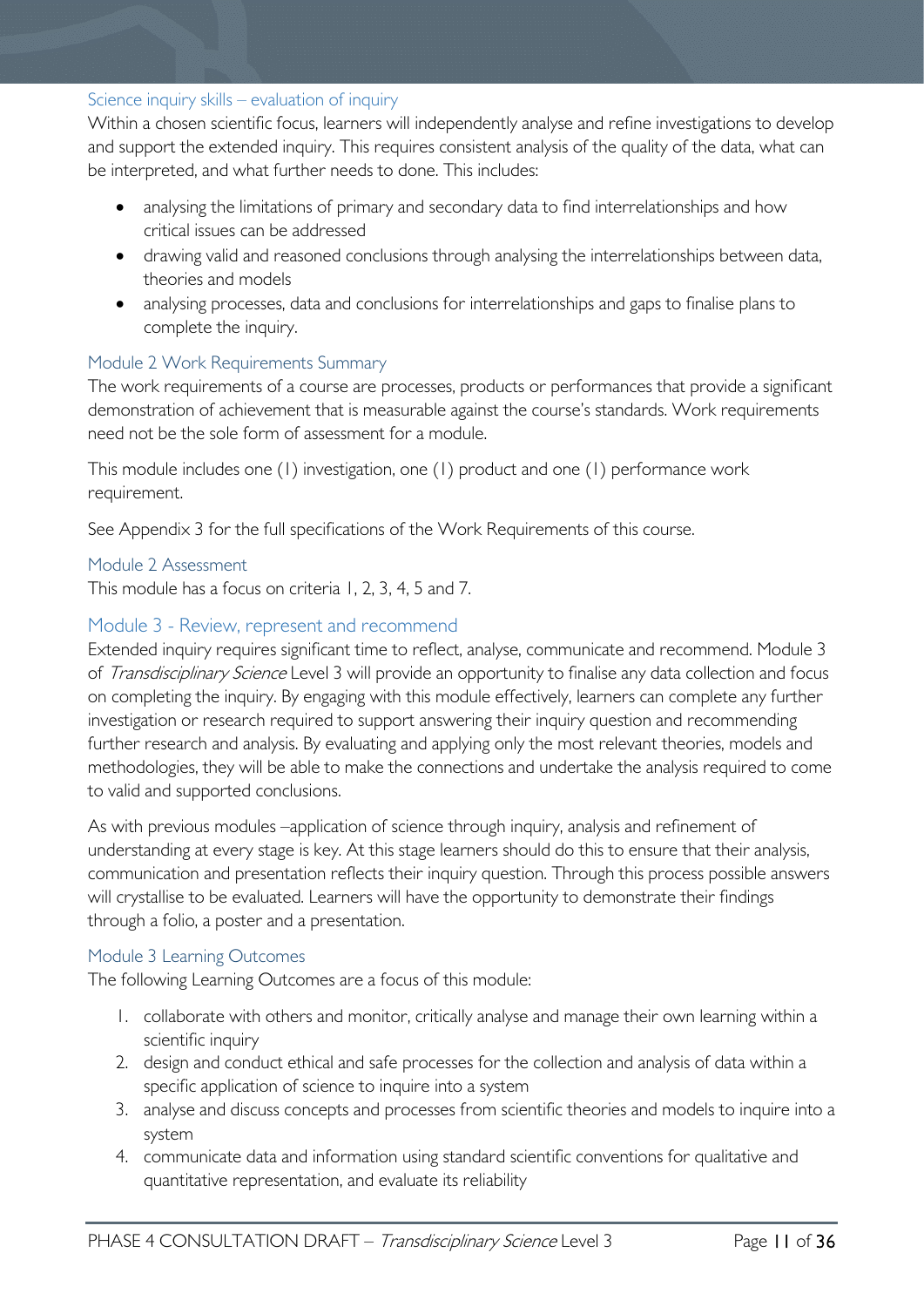- 5. apply the context of their inquiry locally, nationally and globally and explore relationships between technology, science and the broader community for a particular scientific application
- 8. collate, represent, analyse and communicate the key data and findings from an extended scientific inquiry and make recommendations for further study.

### <span id="page-11-0"></span>Module 3 Content

Within this module, learners will distil only the most relevant context for their inquiry. They will inquire into the development and limitations specific to their extended investigation and its interrelationships with technology and sustainability. Learners will then evaluate their understanding and experience to produce a poster and a folio representing their work and what they have found.

### Science understanding

In response to their inquiry question, learners will independently conclude their extended inquiry, applying and analysing:

- specialist knowledge across more than one scientific discipline and not restricted to Australian Curriculum Senior Secondary Science course content
- the interrelationships between theories and concepts that are used (including mathematical modelling) and analysis of their limitations
- the different methodologies and specific terminology used
- science understanding at a similar level of complexity to other TASC Science Level 3 courses.

### Key Skills

### Science inquiry skills – design and implementation of inquiry

In response to their inquiry question, learners will finalise and document with sufficient detail to enable replication of their inquiry:

- a summary of the analysis of findings
- an analysis of the design, data and procedures used
- analysis of the risk assessments, ethical considerations and migration strategies applied.

### Science inquiry skills – evaluation of inquiry

In response to their inquiry question, learners will finalise and document with sufficient detail to enable replication of their inquiry:

- the limitations of primary and secondary data for interrelationships and how critical issues were addressed
- evaluation of the research and analysis processes, claims and conclusions
- valid and reasoned conclusions through evaluation of the interrelationships between data, theories and models
- an evaluation of processes, data and conclusions, recommending further investigation to verify interrelationships identified and gaps within the inquiry.

### <span id="page-11-1"></span>Module 3 Work Requirements Summary

The work requirements of a course are processes, products or performances that provide a significant demonstration of achievement that is measurable against the course's standards. Work requirements need not be the sole form of assessment for a module.

This module includes (one) 1 investigation, (one) 1 inquiry and (one) 1 performance work requirement.

See Appendix 3 for the full specifications of the Work Requirements of this course.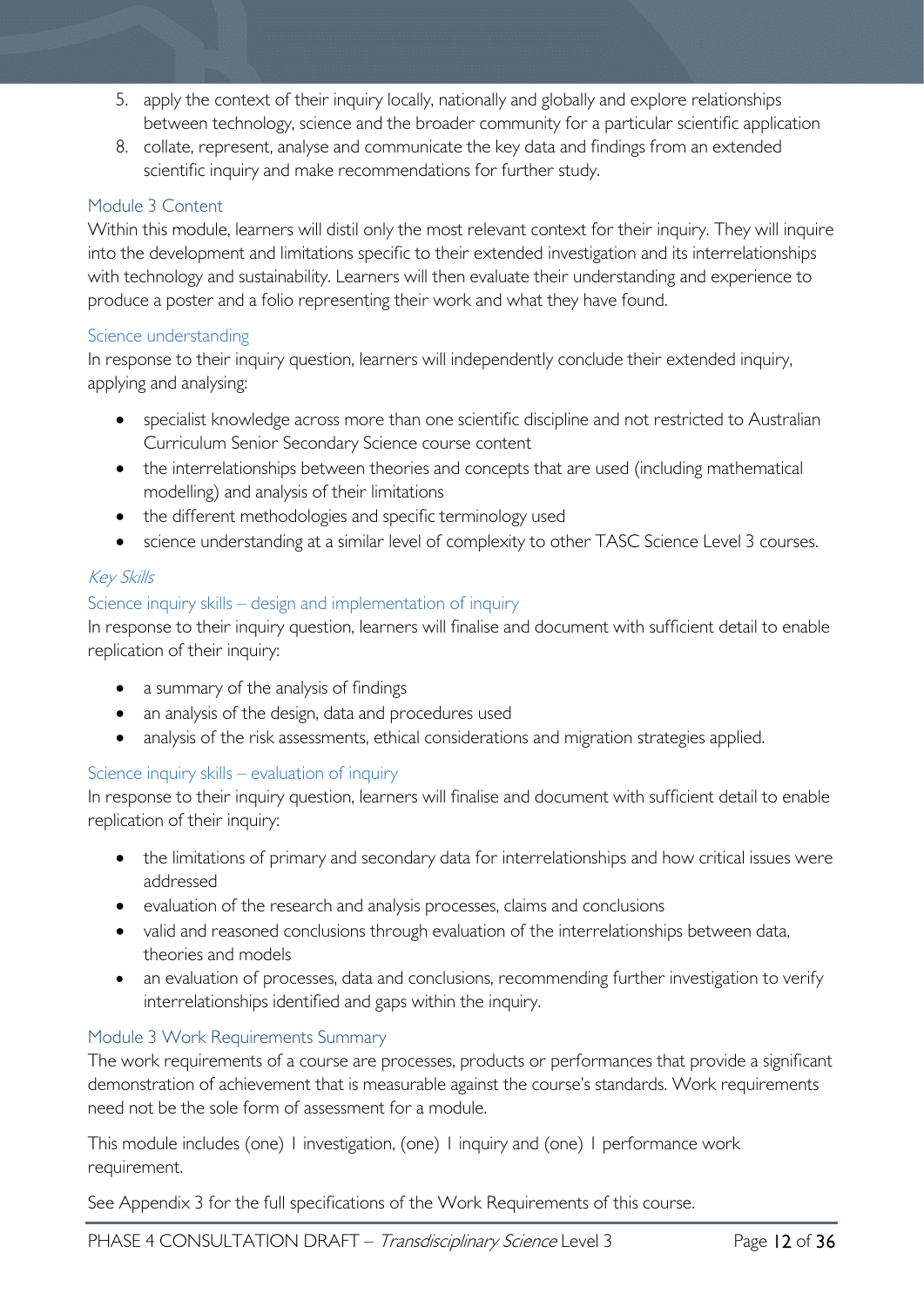#### <span id="page-12-0"></span>Module 3 Assessment

This module has a focus on criteria 1, 2, 3, 4, 5 and 8.

### <span id="page-12-1"></span>Assessment

Criterion-based assessment is a form of outcomes assessment that identifies the extent of learner achievement at an appropriate end-point of study. Although assessment – as part of the learning program – is continuous, much of it is formative, and is done to help learners identify what they need to do to attain the maximum benefit from their study of the course. Therefore, assessment for summative reporting to TASC will focus on what both teacher and learner understand to reflect endpoint achievement.

The standard of achievement each learner attains on each criterion is recorded as a rating 'A', 'B', or 'C', according to the outcomes specified in the standards section of the course.

A 't' notation must be used where a learner demonstrates any achievement against a criterion less than the standard specified for the 'C' rating.

A 'z' notation is to be used where a learner provides no evidence of achievement at all.

Internal assessment of all criteria will be made by the provider. Providers will report the learner's rating for each criterion to TASC.

TASC will supervise the external assessment of designated criteria which will be indicated by an asterisk (\*). The ratings obtained from the external assessments will be used in addition to internal ratings from the provider to determine the final award.

#### <span id="page-12-2"></span>Criteria

|                   | Module I    | Module 2    | Module 3    |
|-------------------|-------------|-------------|-------------|
| Criteria Assessed | 1,2,3,4,5,6 | 1,2,3,4,5,7 | 1,2,3,4,5,8 |

The assessment for *Transdisciplinary Science* Level 3 will be based on the degree to which the learner can:

- 1. work independently and collaboratively to set and achieve goals
- 2. collect, analyse and evaluate data within a scientific inquiry
- 3. analyse concepts, processes and interrelationships between scientific models and theories\*
- 4. analyse and communicate scientific data and information\*
- 5. analyse the interrelationships between local, national, and global contexts within a scientific inquiry\*
- 6. research, trial, analyse and refine within the process of an inquiry
- 7. analyse and adapt experimental design within an inquiry\*
- 8. analyse, synthesise and represent scientific inquiry to make valid conclusions\*

\*denotes criteria that are both internally and externally assessed.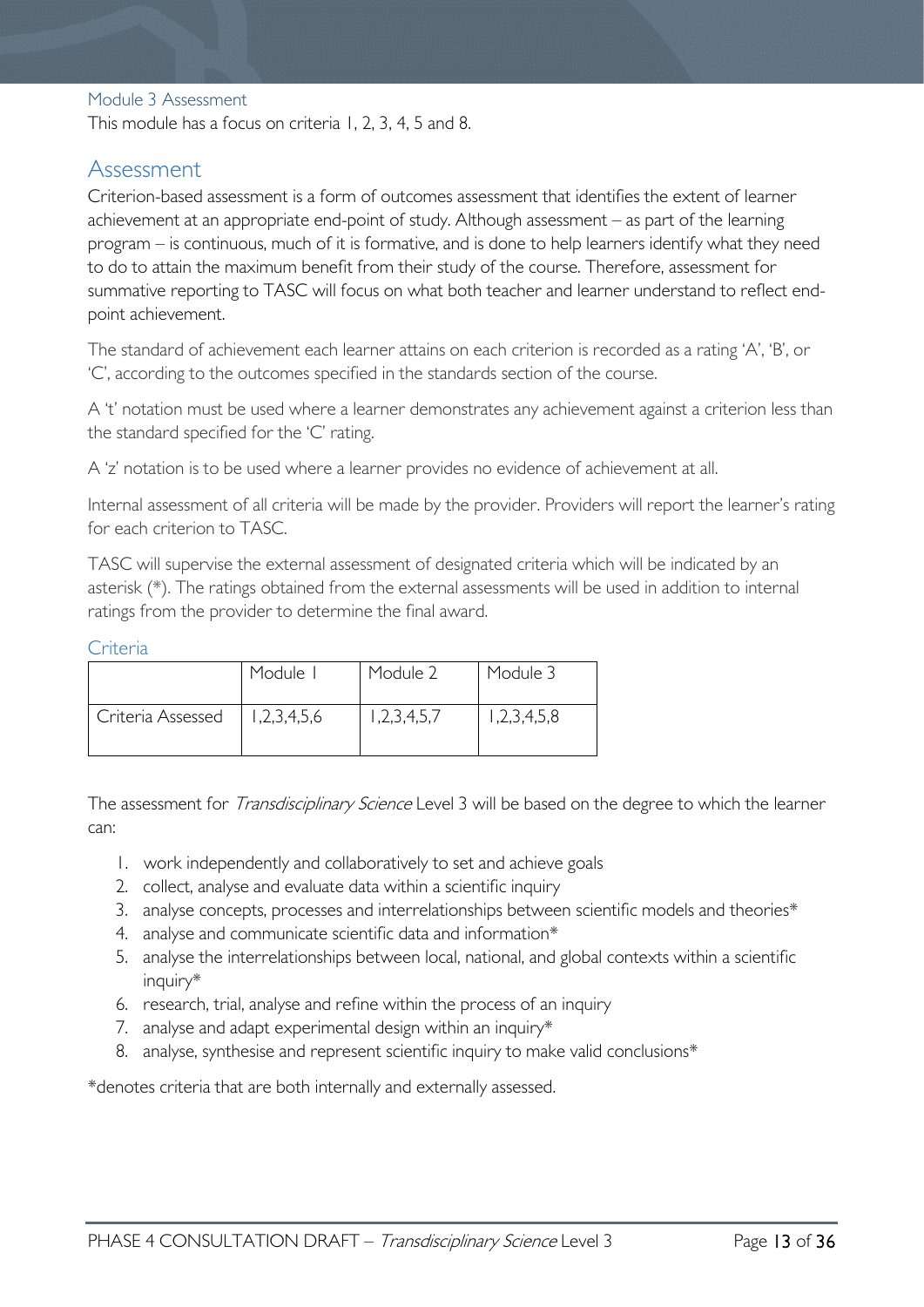### <span id="page-13-0"></span>**Standards**

Criterion 1: work independently and collaboratively to set and achieve goals

This criterion is only internally assessed.

| <b>Standard Element</b>                                            | Rating C                                                                                                                          | <b>Rating B</b>                                                                                                                     | <b>Rating A</b>                                                                                                                                  |
|--------------------------------------------------------------------|-----------------------------------------------------------------------------------------------------------------------------------|-------------------------------------------------------------------------------------------------------------------------------------|--------------------------------------------------------------------------------------------------------------------------------------------------|
| $EI - self-manages$<br>to work within<br>timeframes                | uses planning strategies<br>to ensure completion of<br>key elements of tasks<br>within agreed time<br>frames                      | uses planning strategies<br>to ensure successful<br>completion of tasks<br>within agreed time<br>frames                             | uses a range of planning<br>and self-management<br>strategies to ensure the<br>effective completion of<br>tasks within agreed time<br>frames     |
| $E2 -$ analyses<br>timelines and<br>makes<br>modifications         | examines timelines, and<br>makes minor<br>modifications to improve<br>outcomes                                                    | analyses timelines,<br>making modifications to<br>improve outcomes                                                                  | critically analyses<br>timelines, making<br>modifications to improve<br>outcomes                                                                 |
| $E3$ – collaborates<br>to complete<br>activities                   | initiates, performs and<br>examines tasks to ensure<br>the completion of<br>individual and<br>collaborative activities            | initiates, performs,<br>monitors and analyses<br>tasks to ensure the<br>completion of individual<br>and collaborative<br>activities | initiates, performs,<br>monitors and evaluates<br>tasks, guiding others to<br>ensure the completion of<br>collaborative activities               |
| $E4 -$ describes<br>own contribution<br>to complete<br>activities. | monitors and explains<br>own and other learners'<br>contributions to the<br>successful completion of<br>collaborative activities. | monitors and analyses<br>own and other learners'<br>contributions to the<br>successful completion of<br>collaborative activities.   | monitors and critically<br>evaluates own and other<br>learners' contributions to<br>the successful<br>completion of<br>collaborative activities. |

Criterion 2: collect, analyse and evaluate data within a scientific inquiry

This criterion is only internally assessed.

| <b>Standard Element</b>                         | Rating C                                                                                             | Rating B                                                                                                         | Rating A                                                                                                          |
|-------------------------------------------------|------------------------------------------------------------------------------------------------------|------------------------------------------------------------------------------------------------------------------|-------------------------------------------------------------------------------------------------------------------|
| $E1 -$ assesses<br>safety and ethical<br>issues | plans and monitors<br>progress to mitigate key<br>safety and ethical issues<br>within investigations | predicts, analyses and<br>monitors progress to<br>mitigate safety and<br>ethical issues within<br>investigations | predicts, evaluates and<br>monitors progress to<br>mitigate safety and<br>ethical issues within<br>investigations |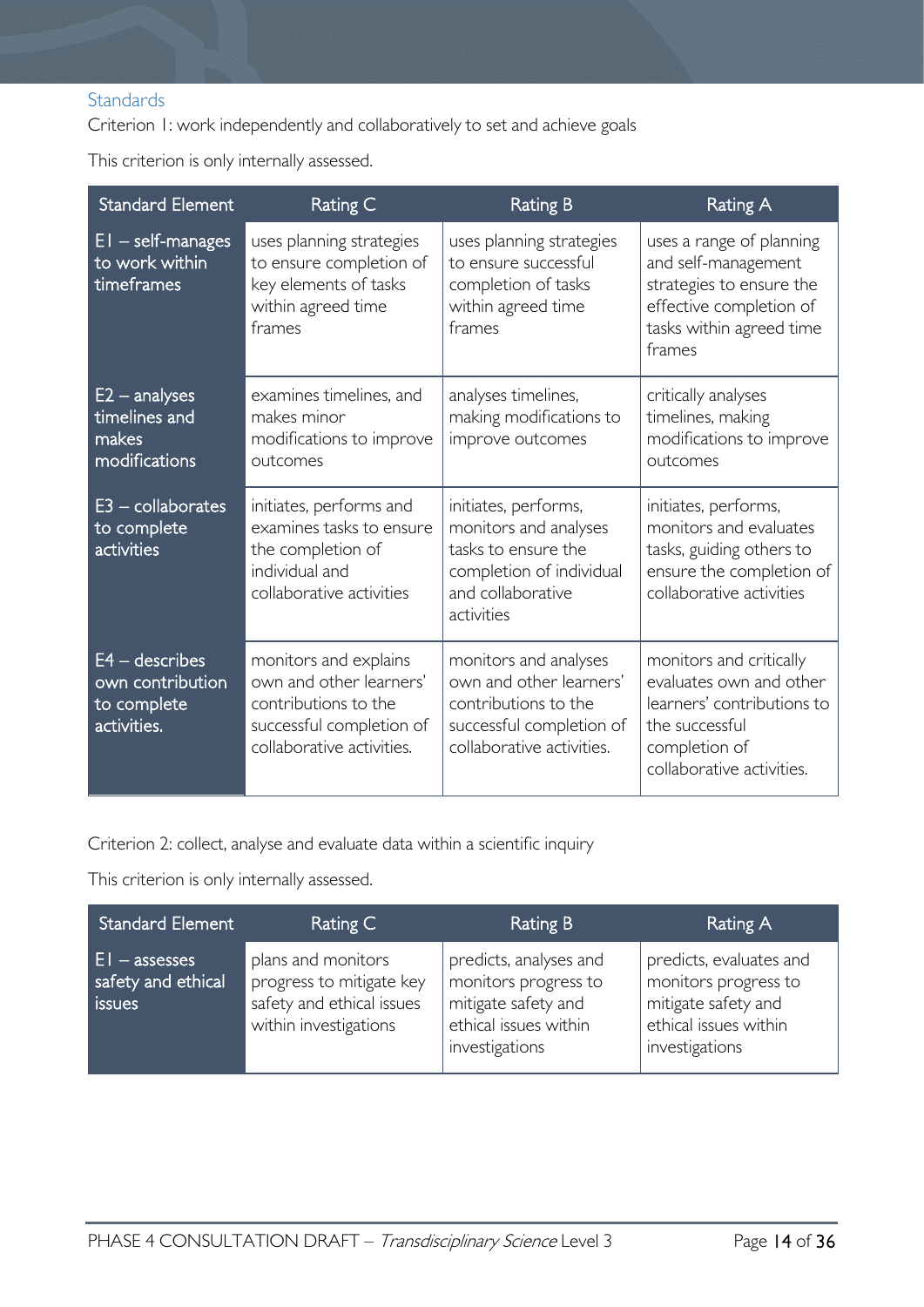| <b>Standard Element</b>                          | Rating C                                                                                                  | Rating B                                                                                                                                    | Rating A                                                                                                                                                 |
|--------------------------------------------------|-----------------------------------------------------------------------------------------------------------|---------------------------------------------------------------------------------------------------------------------------------------------|----------------------------------------------------------------------------------------------------------------------------------------------------------|
| $E2 -$ designs and<br>conducts<br>investigations | designs and conducts<br>investigations that collect<br>valid data in response to<br>a question or problem | designs, conducts and<br>improves investigations<br>that collect valid, reliable<br>data in response to a<br>question or problem            | designs, conducts and<br>improves investigations<br>that efficiently collect<br>valid, reliable data in<br>response to a complex<br>question or problem  |
| $E3$ – selects and<br>uses data                  | organises and represents<br>data to identify a trend,<br>pattern or relationship                          | organises and represents<br>data to identify trends,<br>patterns or relationships,<br>and discusses the validity<br>and reliability of data | organises and represents<br>data to correctly identify<br>trends, patterns or<br>relationships, and<br>evaluates the validity and<br>reliability of data |
| $E4 -$ analyses<br>evidence and<br>processes     | uses evidence to make<br>and justify a valid<br>conclusion.                                               | interprets and analyses<br>evidence to make and<br>justify a valid conclusion.                                                              | interprets and evaluates<br>evidence to make and<br>justify a valid conclusion.                                                                          |

Criterion 3: analyse concepts, processes and interrelationships between scientific models and theories\*

| <b>Standard Element</b>                                                   | Rating C                                                                                                                                    | <b>Rating B</b>                                                                                                  | Rating A                                                                                                                |
|---------------------------------------------------------------------------|---------------------------------------------------------------------------------------------------------------------------------------------|------------------------------------------------------------------------------------------------------------------|-------------------------------------------------------------------------------------------------------------------------|
| $EI -$ explains the<br>interrelationships<br>between system<br>components | explains the relationships<br>between scientific system<br>components, describes<br>their functions and<br>identifies<br>interrelationships | explains the<br>interrelationships of<br>scientific system<br>components and their<br>functions                  | analyses how scientific<br>system components<br>function, are interrelated<br>and change                                |
| $E2 -$ analyses<br>theories and<br>models                                 | discusses aspects of a<br>theory or model used to<br>explain system processes,<br>and phenomena to<br>which it can be applied               | analyses theories and<br>model or models used to<br>explain a system,<br>supporting evidence, and<br>limitations | evaluates theories or<br>models used to explain a<br>system, the supporting<br>evidence, limitations and<br>assumptions |
| $E3 -$ analyses<br>observable change                                      | discusses the ways in<br>which observable<br>processes and<br>phenomena change                                                              | analyses the ways in<br>which observable<br>processes and<br>phenomena change                                    | evaluates the ways in<br>which observable<br>processes and<br>phenomena change                                          |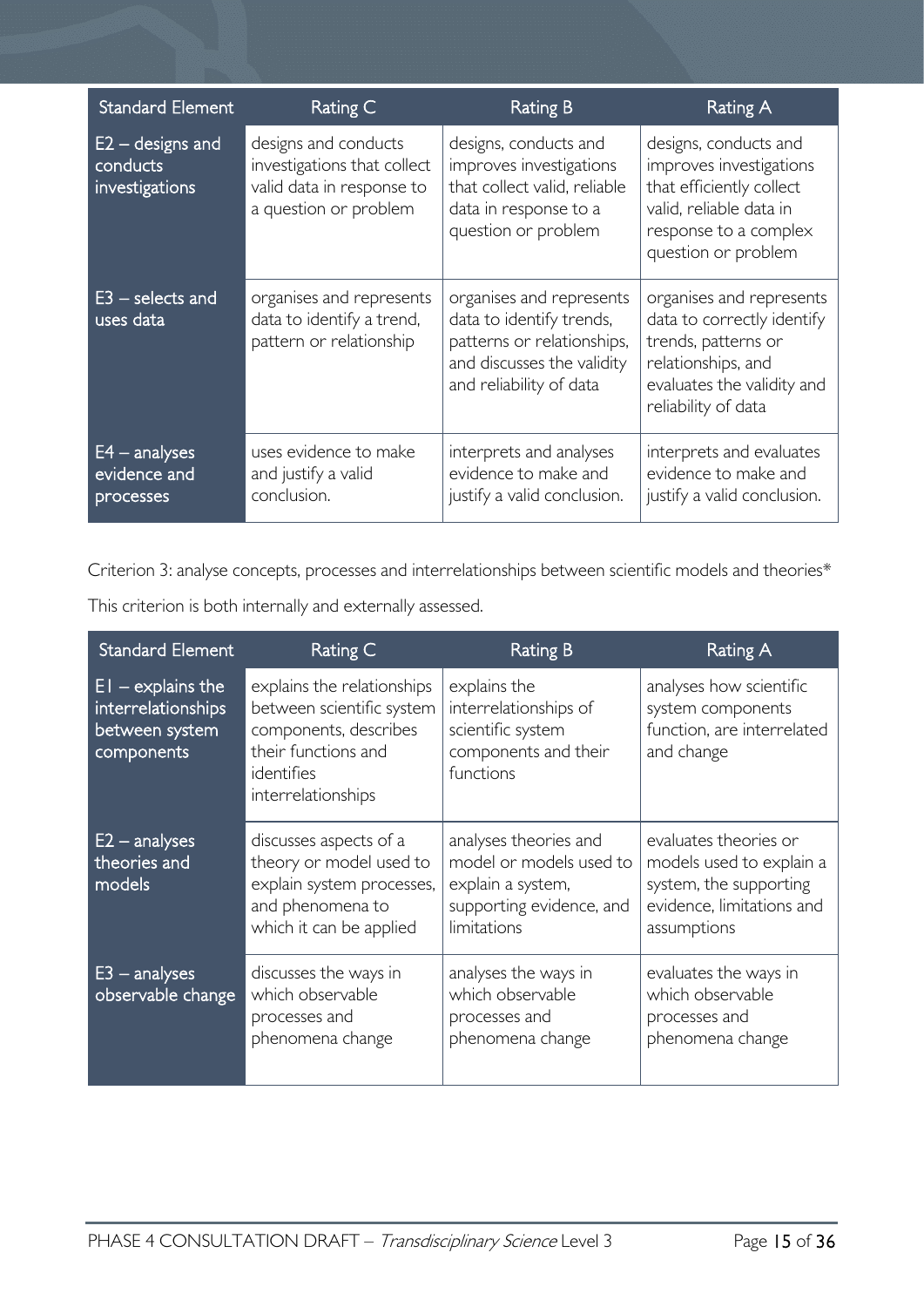| <b>Standard Element</b>                     | Rating C                                                                                                                                                                              | <b>Rating B</b>                                                                                                                                                              | Rating A                                                                                                                                                                                                    |
|---------------------------------------------|---------------------------------------------------------------------------------------------------------------------------------------------------------------------------------------|------------------------------------------------------------------------------------------------------------------------------------------------------------------------------|-------------------------------------------------------------------------------------------------------------------------------------------------------------------------------------------------------------|
| E4 - applies<br>theories and<br>models      | applies theories or<br>models of systems and<br>processes to explain<br>phenomena, interpret<br>problems and make valid<br>predictions in familiar<br>and some unfamiliar<br>contexts | applies theories and<br>models of systems and<br>processes to explain<br>phenomena, analyse<br>problems and make valid<br>predictions in familiar<br>and unfamiliar contexts | applies theories and<br>models of systems and<br>processes to explain<br>phenomena, critically<br>analyse complex<br>problems and make<br>reasoned, valid<br>predictions in familiar<br>unfamiliar contexts |
| $E5 - applies$<br>mathematical<br>modelling | applies mathematical<br>modelling of systems and<br>processes to make valid<br>predictions in familiar<br>and unfamiliar contexts.                                                    | applies and analyses<br>mathematical modelling<br>of systems and processes<br>to make valid predictions<br>in familiar and unfamiliar<br>contexts.                           | Applies and evaluates<br>mathematical modelling<br>of systems and processes<br>to make valid predictions<br>in familiar and unfamiliar<br>contexts.                                                         |

Criterion 4: analyse and communicate scientific data and information \*

| <b>Standard Element</b>                                         | <b>Rating C</b>                                                                                                                      | <b>Rating B</b>                                                                                                                                                      | Rating A                                                                                                                                                                                |
|-----------------------------------------------------------------|--------------------------------------------------------------------------------------------------------------------------------------|----------------------------------------------------------------------------------------------------------------------------------------------------------------------|-----------------------------------------------------------------------------------------------------------------------------------------------------------------------------------------|
| EI - represents of<br>data and<br>information                   | represents data and<br>information to clearly<br>communicate concepts<br>and ideas selected from a<br>variety of relevant<br>sources | represents data and<br>information to clearly<br>and accurately<br>communicate concepts<br>and ideas selected from a<br>variety of sources and<br>analyses relevance | represents data and<br>information to<br>effectively, accurately<br>and concisely<br>communicate concepts<br>and ideas selected from a<br>variety of sources and<br>evaluates relevance |
| $E2$ – analyses the<br>reliability of data<br>and information   | discusses the validity and<br>reliability of data and<br>information                                                                 | analyses the validity and<br>reliability of data and<br>information                                                                                                  | evaluates the validity and<br>reliability of data and<br>information                                                                                                                    |
| $E3 - uses$<br>appropriate<br>formats, units and<br>terminology | selects and uses<br>appropriate scientific<br>formats, units and<br>terminology to<br>communicate data and<br>information            | selects and uses<br>appropriate scientific<br>formats, units and<br>terminology to clearly<br>and accurately<br>communicate data and<br>information                  | selects and uses<br>appropriate scientific<br>formats and units to<br>effectively, accurately<br>and concisely<br>communicate data and<br>information                                   |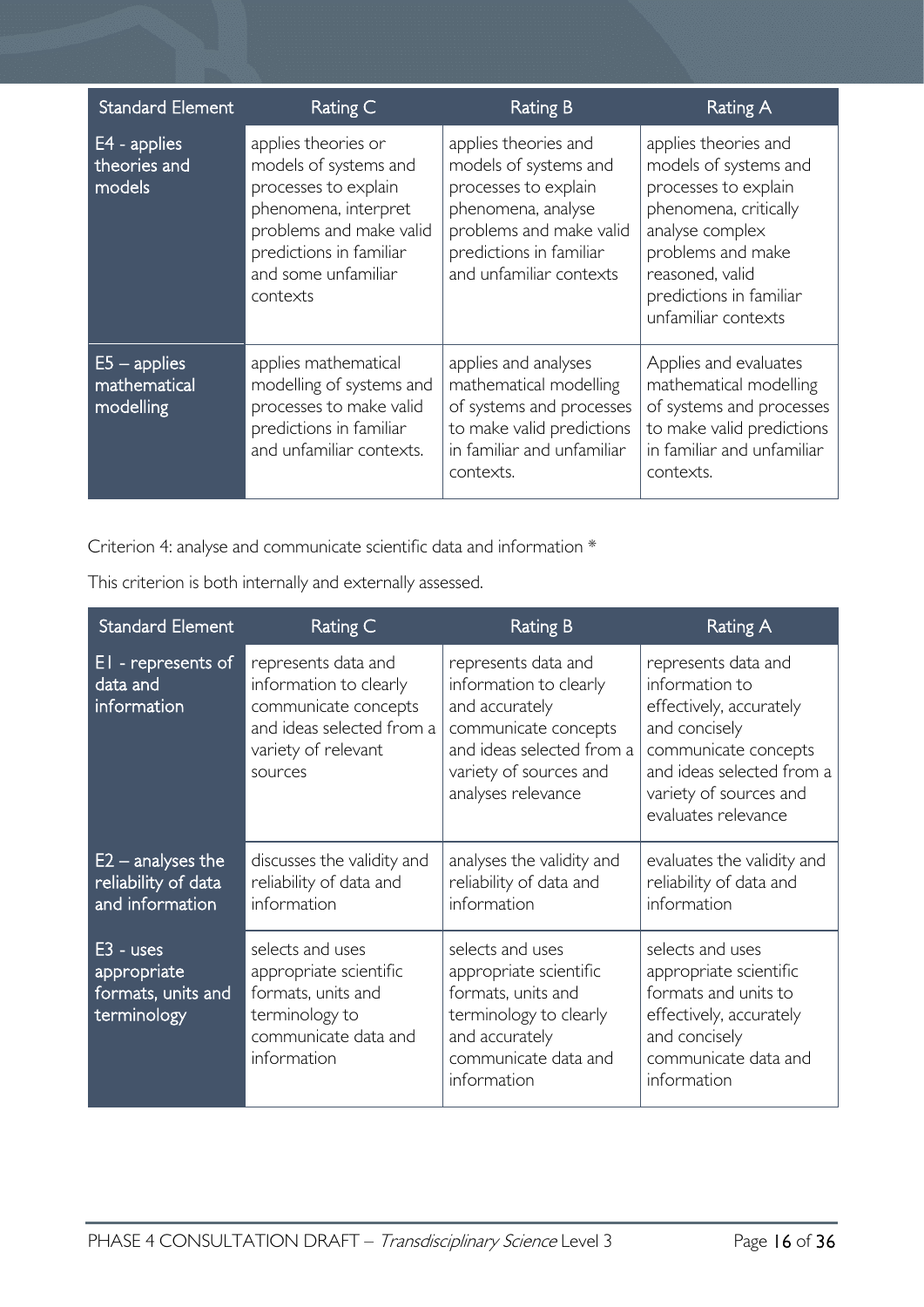| <b>Standard Element</b>                  | Rating C                                                                                                                                  | <b>Rating B</b>                                                                                                              | <b>Rating A</b>                                                                                                                                              |
|------------------------------------------|-------------------------------------------------------------------------------------------------------------------------------------------|------------------------------------------------------------------------------------------------------------------------------|--------------------------------------------------------------------------------------------------------------------------------------------------------------|
| $E4 -$ differentiates<br>own work        | differentiates the<br>information, images,<br>ideas and words of<br>others from the learner's<br>own                                      | clearly differentiates the<br>information, images,<br>ideas and words of<br>others from the learner's<br>own                 | clearly and accurately<br>differentiates the<br>information, images,<br>ideas and words of<br>others from the learner's<br>own                               |
| $E5 - uses$<br>referencing<br>techniques | creates appropriate,<br>structured reference lists<br>and generally follows<br>referencing conventions<br>and methodologies<br>correctly. | creates appropriate,<br>structured reference lists<br>and follows referencing<br>conventions and<br>methodologies correctly. | creates appropriate,<br>well-structured<br>reference lists and<br>follows referencing<br>conventions and<br>methodologies with a<br>high degree of accuracy. |

Criterion 5: analyse the interrelationships between local, national, and global contexts within a scientific inquiry\*

| <b>Standard Element</b>                                                                   | Rating C                                                                                                                 | <b>Rating B</b>                                                                                                         | <b>Rating A</b>                                                                                                         |
|-------------------------------------------------------------------------------------------|--------------------------------------------------------------------------------------------------------------------------|-------------------------------------------------------------------------------------------------------------------------|-------------------------------------------------------------------------------------------------------------------------|
| EI - analyses<br>broader context<br>of science                                            | explains<br>interrelationships<br>between local, national<br>and global contexts and a<br>scientific inquiry             | analyses<br>interrelationships<br>between local, national<br>and global contexts and a<br>scientific inquiry            | evaluates<br>interrelationships<br>between local, national<br>and global contexts and a<br>scientific inquiry           |
| E2 - analyses<br>collaboration and<br>use of evidence in<br>the development<br>of science | discusses the role of<br>collaboration and new<br>evidence in the<br>development of specific<br>scientific knowledge     | analyses the role of<br>collaboration and new<br>evidence in the<br>development of specific<br>scientific knowledge     | evaluates the role of<br>collaboration and new<br>evidence in the<br>development of specific<br>scientific knowledge    |
| $E3$ – analyses the<br>role of technology<br>in science                                   | discusses the role of<br>technologies in the<br>development of specific<br>scientific knowledge                          | analyses the role of<br>technologies in the<br>development of specific<br>scientific knowledge                          | evaluates the role of<br>technologies in the<br>development of specific<br>scientific knowledge                         |
| $E4$ – analyses how<br>science meets<br>needs in society                                  | discusses ways in which<br>science meets specific<br>needs in society, and the<br>implications of these<br>applications. | analyses ways in which<br>science meets specific<br>needs in society, and the<br>implications of these<br>applications. | evaluates ways in which<br>science meets specific<br>needs in society and the<br>implications of these<br>applications. |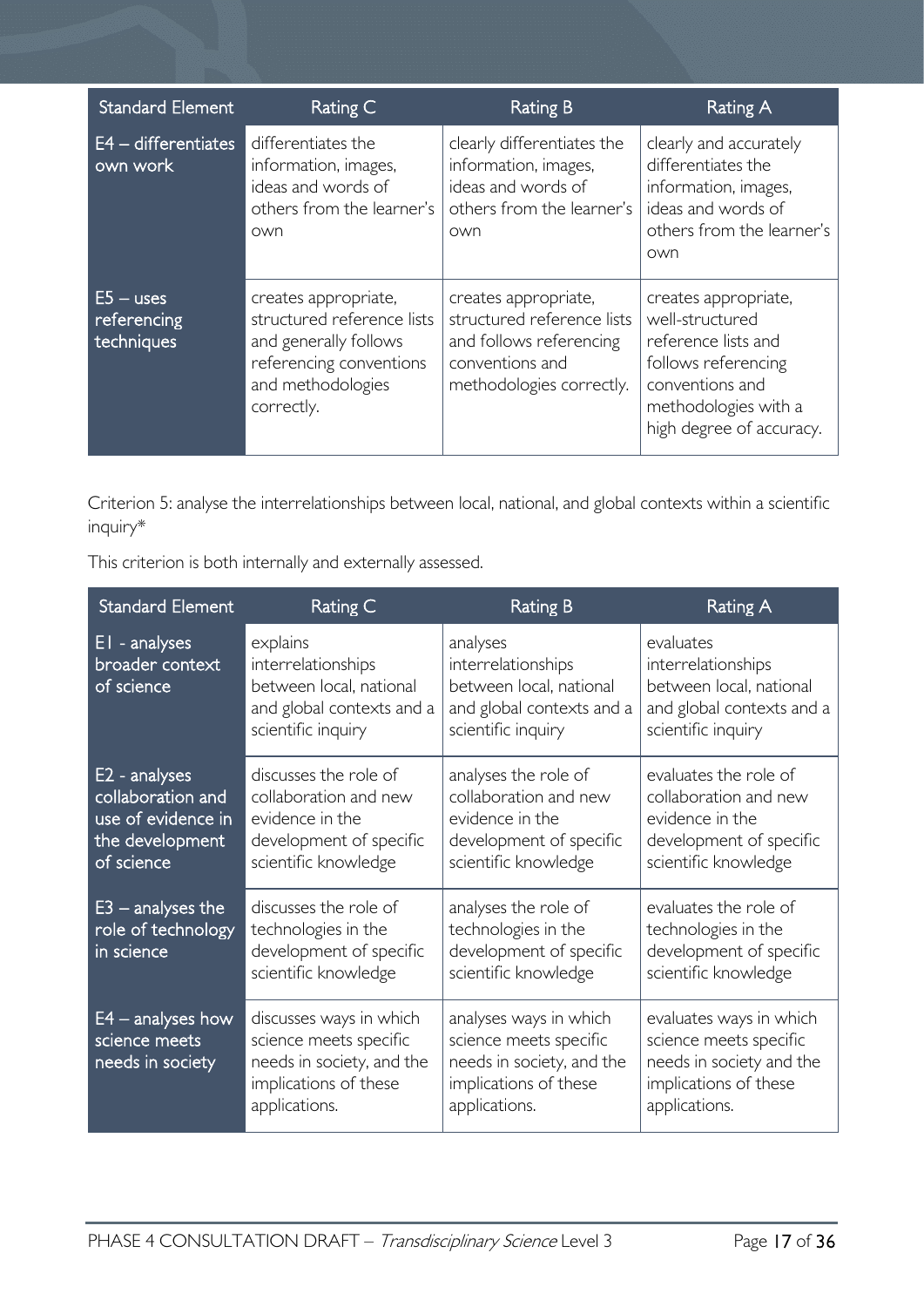Criterion 6: research, trial, analyse and refine within the process of an inquiry

This criterion is only internally assessed.

| <b>Standard Element</b>                                      | Rating C                                                                                    | <b>Rating B</b>                                                                             | Rating A                                                                                     |
|--------------------------------------------------------------|---------------------------------------------------------------------------------------------|---------------------------------------------------------------------------------------------|----------------------------------------------------------------------------------------------|
| $EI -$ accesses and<br>analyses<br>information               | accesses, selects<br>compares and adapts<br>information relevant to<br>an inquiry           | accesses, selects, analyses<br>and adapts information<br>relevant to an inquiry             | accesses, selects,<br>evaluates and adapts<br>information relevant to<br>an inquiry          |
| E2 - accesses and<br>analyses<br>methodologies               | accesses, compares and<br>adapts methodologies to<br>plan an inquiry                        | accesses, selects, analyses<br>and adapts<br>methodologies to plan an<br>inquiry            | accesses, selects,<br>evaluates, and adapts<br>methodologies to plan an<br>inquiry           |
| E3 - trials and<br>refines<br>methodologies<br>and processes | trials, compares and<br>refines methodologies<br>and processes while<br>planning an inquiry | trials, analyses and refines<br>methodologies and<br>processes while planning<br>an inquiry | trials, evaluates and<br>refines methodologies<br>and processes while<br>planning an inquiry |
| E4 - refines<br>inquiry                                      | compares trials and<br>information to refine the<br>inquiry question and<br>processes.      | analyses trials and<br>information to refine the<br>inquiry question and<br>processes.      | evaluates trials and<br>information to refine the<br>inquiry question and<br>processes.      |

Criterion 7: analyse and adapt experimental design within an inquiry\*

| <b>Standard Element</b>                       | Rating C                                                                                                                                                  | <b>Rating B</b>                                                                                                                                            | <b>Rating A</b>                                                                                                                                             |
|-----------------------------------------------|-----------------------------------------------------------------------------------------------------------------------------------------------------------|------------------------------------------------------------------------------------------------------------------------------------------------------------|-------------------------------------------------------------------------------------------------------------------------------------------------------------|
| $EI$ – analyses<br>context for<br>suitability | reviews the suitability of<br>local, national and global<br>contextual information<br>to provide an<br>appropriate background<br>for a scientific inquiry | analyses the suitability of<br>local, national and global<br>contextual information<br>to provide an<br>appropriate background<br>for a scientific inquiry | evaluates the suitability of<br>local, national and global<br>contextual information<br>to provide an<br>appropriate background<br>for a scientific inquiry |
| $E2 -$ reviews<br>methodologies               | reviews and adapts to<br>refine or add<br>methodologies to<br>improve experimental<br>design and<br>implementation                                        | reviews and analyses to<br>refine and add<br>methodologies to<br>improve significant<br>elements of<br>experimental design and<br>implementation           | reviews and critically<br>analyses to refine and<br>add methodologies to<br>improve the<br>effectiveness of<br>experimental design and<br>implementation    |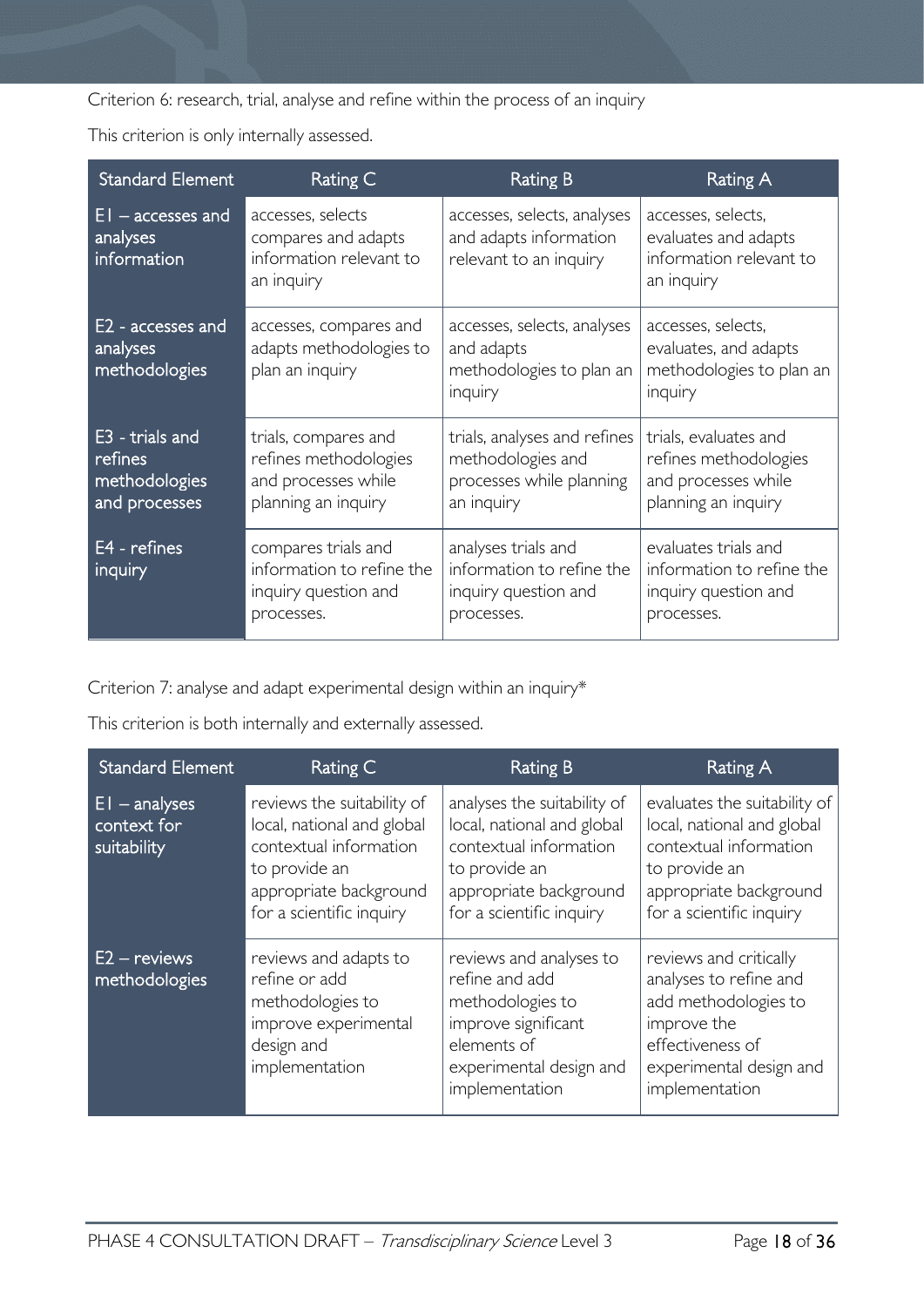| <b>Standard Element</b>                  | Rating C                                                                                                                         | <b>Rating B</b>                                                                                                                 | Rating A                                                                                                                                     |
|------------------------------------------|----------------------------------------------------------------------------------------------------------------------------------|---------------------------------------------------------------------------------------------------------------------------------|----------------------------------------------------------------------------------------------------------------------------------------------|
| $E3$ – finalises the<br>inquiry question | discusses scientific inquiry<br>processes, data collected<br>and appropriate<br>information to finalise<br>the inquiry question. | analyses scientific inquiry<br>processes, data collected<br>and appropriate<br>information to finalise<br>the inquiry question. | evaluates scientific<br>inquiry processes, data<br>collected and<br>appropriate information<br>progress to finalise the<br>inquiry question. |

Criterion 8: analyse, synthesise and represent scientific inquiry to make valid conclusions\*

This criterion is both internally and externally assessed

| <b>Standard Element</b>                                                                 | Rating C                                                                                                                                                                      | <b>Rating B</b>                                                                                                                                                               | <b>Rating A</b>                                                                                                                                                                |
|-----------------------------------------------------------------------------------------|-------------------------------------------------------------------------------------------------------------------------------------------------------------------------------|-------------------------------------------------------------------------------------------------------------------------------------------------------------------------------|--------------------------------------------------------------------------------------------------------------------------------------------------------------------------------|
| $EI$ – analyses and<br>represents data<br>across the inquiry                            | selects, explains and<br>represents data to<br>demonstrate major<br>trends, the reliability of<br>the data and sources of<br>error across a scientific<br>inquiry             | selects, analyses and<br>represents data to<br>demonstrate major<br>trends, the reliability of<br>the data and sources of<br>error across a scientific<br>inquiry             | selects, critically analyses<br>and represents data to<br>demonstrate major<br>trends, the reliability of<br>the data and sources of<br>error across a scientific<br>inquiry   |
| $E2 -$ synthesises<br>scientific models<br>and theories                                 | selects and explains<br>appropriate scientific<br>models and theories to<br>synthesise, with data<br>analysis, to come to valid<br>conclusions across a<br>scientific inquiry | selects and analyses<br>appropriate scientific<br>models and theories to<br>synthesise, with data<br>analysis, to come to valid<br>conclusions across a<br>scientific inquiry | selects and evaluates<br>appropriate scientific<br>models and theories to<br>synthesise, with data<br>analysis, to come to valid<br>conclusions across a<br>scientific inquiry |
| $E3 -$ analyses<br>methodologies<br>and conclusions to<br>make valid<br>recommendations | discusses methodologies<br>and conclusions across a<br>scientific inquiry to make<br>valid recommendations<br>for further inquiry.                                            | analyses methodologies<br>and conclusions across a<br>scientific inquiry to make<br>valid recommendations<br>for further inquiry.                                             | evaluates methodologies<br>and conclusions across a<br>scientific inquiry to make<br>valid recommendations<br>for further inquiry.                                             |

### <span id="page-18-0"></span>Quality Assurance

• This will be determined by TASC at time of accreditation.

### <span id="page-18-1"></span>Qualifications and Award Requirements

### <span id="page-18-2"></span>Level 3

The final award will be determined by the Office of Tasmanian Assessment, Standards and Certification from 13 ratings (8 from the internal assessment, 5 from external assessment).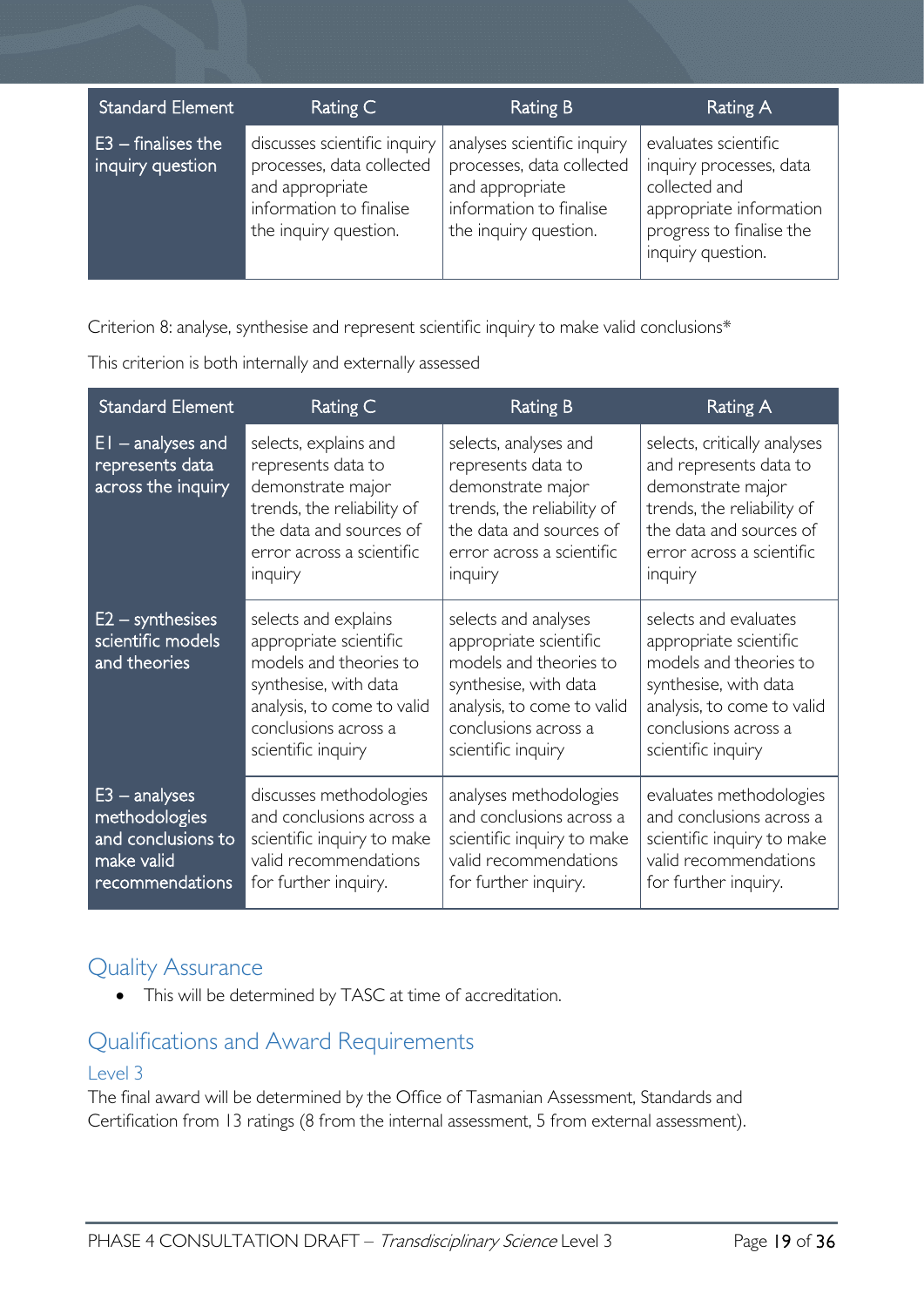The minimum requirements for an award are as follows:

EXCEPTIONAL ACHIEVEMENT (EA) 10 'A' ratings, 3 'B' ratings (3 'A' ratings, 2 'B' rating from external assessment)

HIGH ACHIEVEMENT (HA) 5 'A' ratings, 5 'B' ratings, 3 'C' ratings (1 'A' ratings, 3 'B' ratings, 1 'C' rating from external assessment)

COMMENDABLE ACHIEVEMENT (CA) 6 'B' ratings, 6 'C' ratings (2 'B' ratings, 3 'C' ratings from external assessment)

SATISFACTORY ACHIEVEMENT (SA) 11 'C' ratings (3 'C' ratings from external assessment)

PRELIMINARY ACHIEVEMENT (PA) 6 'C' ratings

A learner who otherwise achieves the ratings for a CA (Commendable Achievement) or SA (Satisfactory Achievement) award but who fails to show any evidence of achievement in one or more criteria ('z' notation) will be issued with a PA (Preliminary Achievement) award.

### <span id="page-19-0"></span>Course Evaluation

• This will be confirmed by time of accreditation.

### <span id="page-19-1"></span>Course Developer

This course has been developed by the Department of Education's Years 9 to 12 Learning Unit in collaboration with Catholic Education Tasmania and Independent Schools Tasmania.

### <span id="page-19-2"></span>Accreditation and Version History

• Details to be determined by TASC at time of accreditation.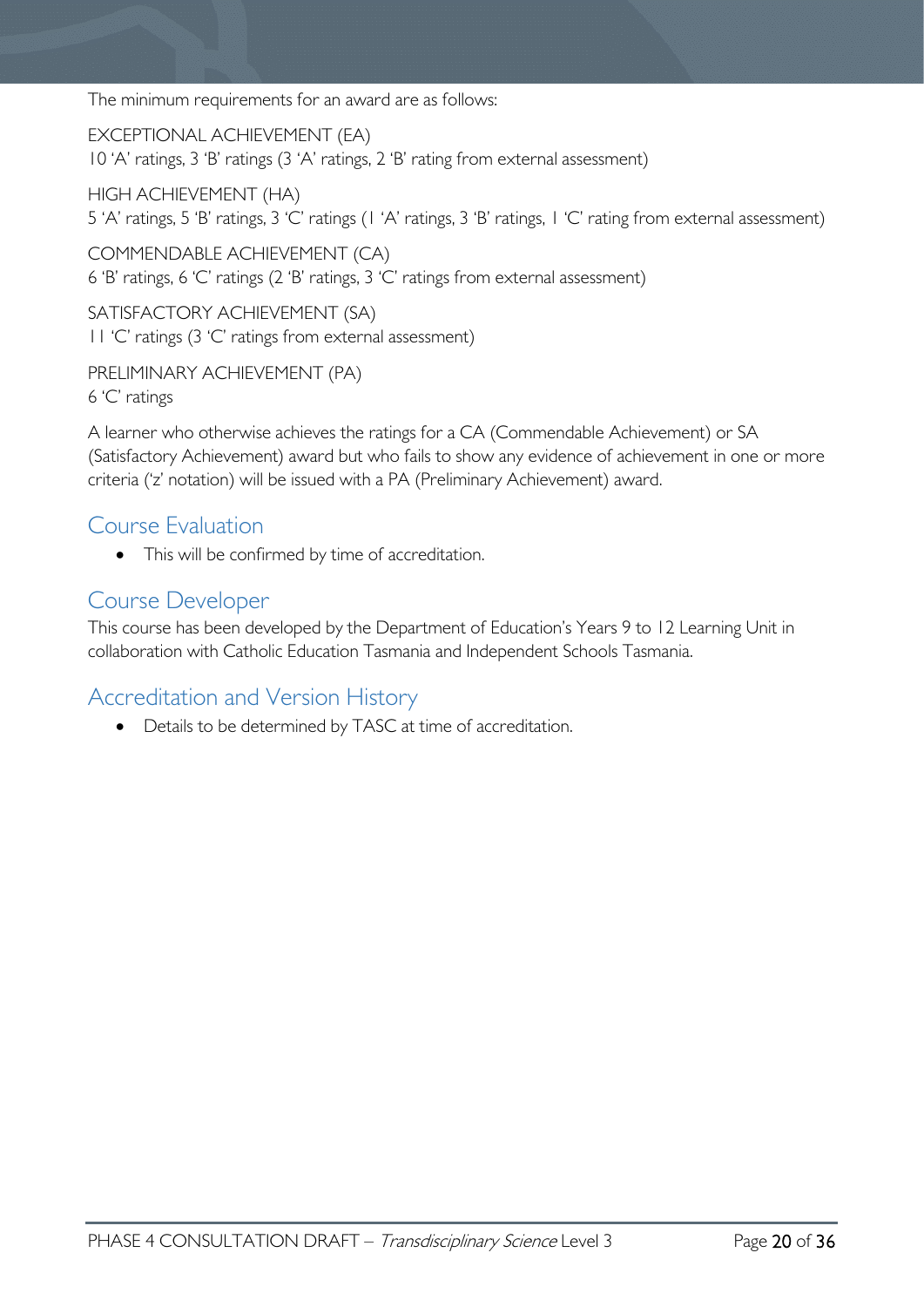# Appendix 1 - Line of Sight

| Learning Outcomes |         |                          |          |           |  |
|-------------------|---------|--------------------------|----------|-----------|--|
|                   | Content |                          |          |           |  |
|                   |         | <b>Work Requirements</b> |          |           |  |
|                   |         |                          | Criteria |           |  |
|                   |         |                          |          | Standards |  |
|                   |         |                          |          |           |  |

<span id="page-20-0"></span>

|    | Learning Outcomes                                                                                                                                             | Course Content | Work<br>Requirements      | Criteria | Standards | General<br>Capabilities (GC)                               |
|----|---------------------------------------------------------------------------------------------------------------------------------------------------------------|----------------|---------------------------|----------|-----------|------------------------------------------------------------|
|    | collaborate with others and monitor, critically analyse and manage<br>their own learning within a scientific inquiry                                          | Module 1, 2, 3 | Module 1, 2, 3 $\vert$ C  |          | All       | GC:<br>幸目に                                                 |
|    | design and conduct ethical and safe processes for the collection and<br>analysis of data within a specific application of science to inquire into a<br>system | Module 1, 2, 3 | Module 1, 2, 3 $\mid$ C 2 |          | All       | GC:<br>■ <sub>¥■</sub> G                                   |
| 3. | analyse and discuss concepts and processes from scientific theories<br>and models to inquire into a system                                                    | Module 1, 2, 3 | Module 1, 2, 3 $\mid$ C 3 |          | All       | GC:<br>$\mathbf{a} \in \mathbb{R}^n$                       |
| 4. | communicate data and information using standard scientific<br>conventions for qualitative and quantitative representation, and<br>evaluate its reliability    | Module 1, 2, 3 | Module 1, 2, 3 $\mid$ C 4 |          | All       | GC:<br>$\mathbb{F}_{\mathbf{z}}$ $\mathbf{z}$ $\mathbf{z}$ |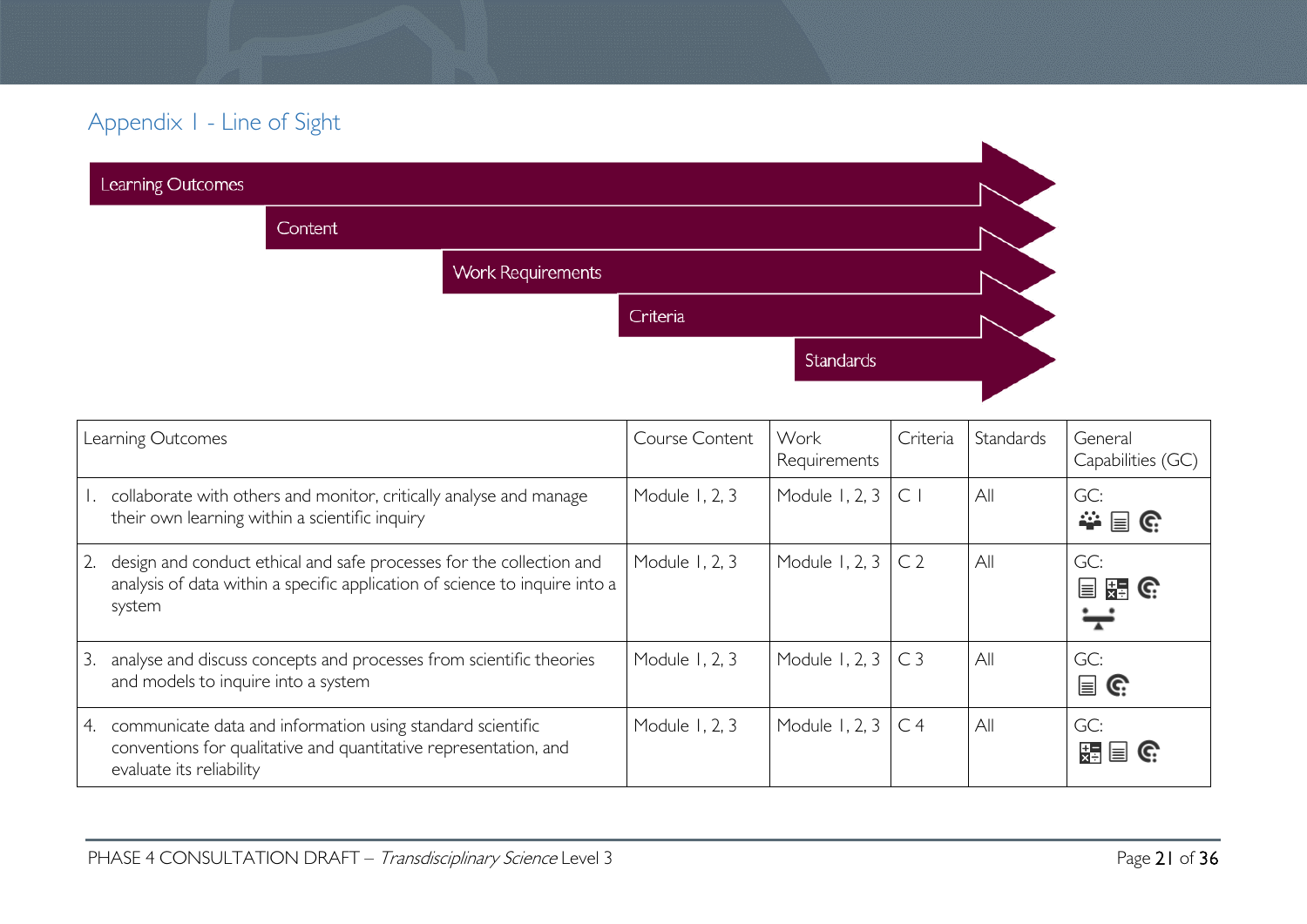| Learning Outcomes |                                                                                                                                                                                                   | Course Content | Work<br>Requirements | Criteria       | Standards | General<br>Capabilities (GC)       |
|-------------------|---------------------------------------------------------------------------------------------------------------------------------------------------------------------------------------------------|----------------|----------------------|----------------|-----------|------------------------------------|
| 5.                | apply the context of their inquiry locally, nationally and globally and<br>explore relationships between technology, science and the broader<br>community for a particular scientific application | Module 1, 2, 3 | Module 1, 2, 3       | C <sub>5</sub> | All       | GC:<br>冒<br>C.                     |
| 6.                | analyse information they have researched to implement and refine<br>processes and trial methodologies while inquiring into a system                                                               | Module I       | Module I             | C <sub>6</sub> | All       | GC:<br>装 G ■                       |
| 7.                | analyse, adapt and finalise experimental design for an inquiry as they<br>collect and analyse data, undertake further research and monitor<br>progress                                            | Module 2       | Module 2             | $C$ 7          | All       | GC:<br>$\mathbb{R}$ G $\mathbb{R}$ |
| 8.                | collate, represent, analyse and communicate the key data and findings<br>from an extended scientific inquiry and make recommendations for<br>further study                                        | Module 3       | Module 3             | C8             | All       | GC:<br>$\mathbb{R}$ G $\mathbb{R}$ |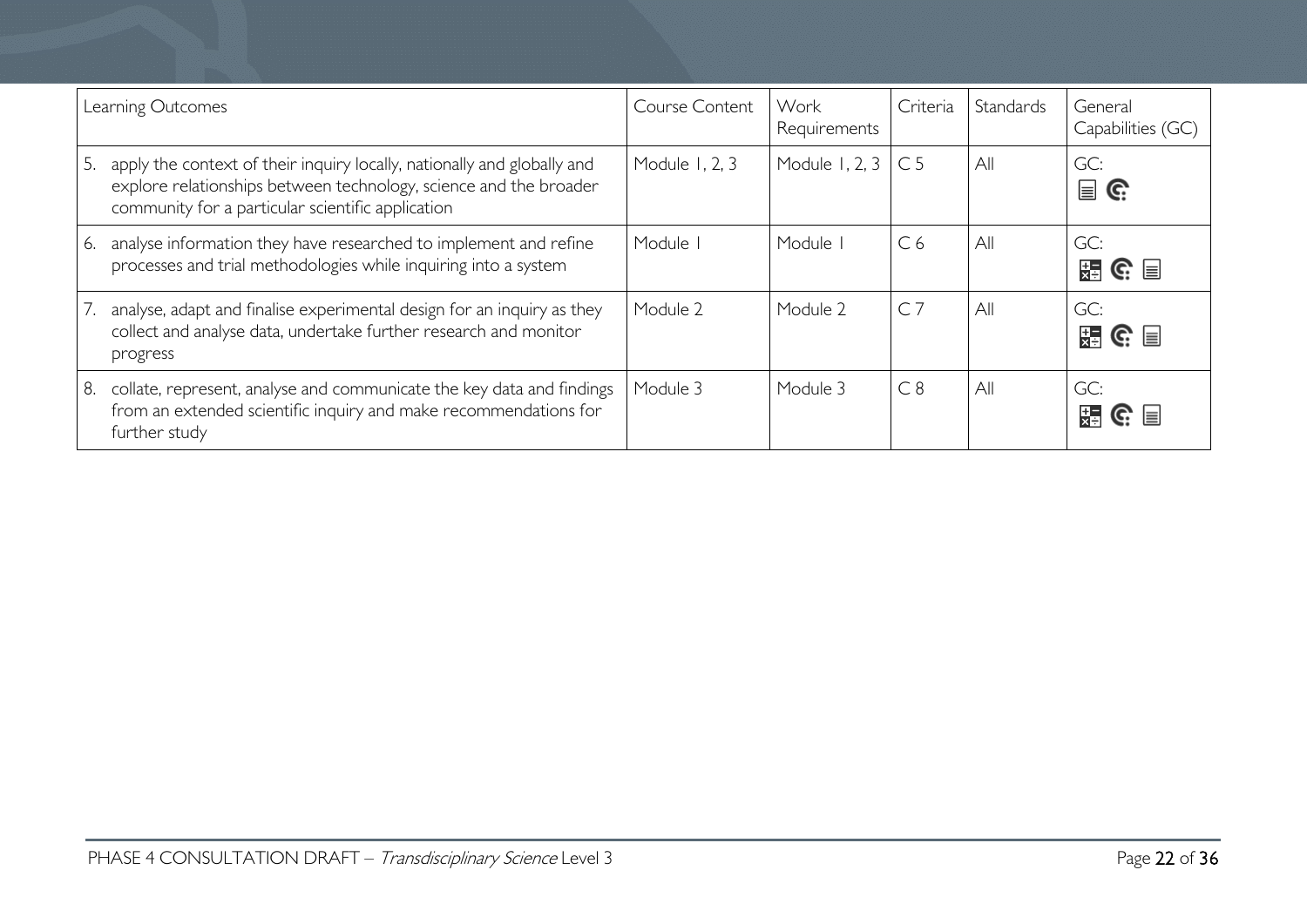# <span id="page-22-0"></span>Appendix 2 - Alignment to Curriculum Frameworks

### <span id="page-22-1"></span>Links to Foundation to Year 10

### <span id="page-22-2"></span>Progression from the F-10 Australian Curriculum: Science

This course component continues to develop student understanding and skills from across the three strands of the F-10 Australian Curriculum: Science. The Science Understanding strand draws on knowledge and understanding from across the four sub-strands of Biological, Physical, Chemical, and Earth and space sciences.

### <span id="page-22-3"></span>Mathematical skills expected of students studying Transdisciplinary Science

This course component requires students to use the mathematical skills they have developed through the F-10 Australian Curriculum: Mathematics, in addition to the numeracy skills they have developed through the Science Inquiry Skills strand of the Australian Curriculum: Science.

Within the Science Inquiry Skills strand, students are required to gather, represent and analyse numerical data to identify the evidence that forms the basis of scientific arguments, claims or conclusions. In gathering and recording numerical data, students are required to make measurements using appropriate units to an appropriate degree of accuracy.

Students may need to be taught when it is appropriate to join points on a graph and when it is appropriate to use a line of best fit. They may also need to be taught how to construct a straight line that will serve as the line of best fit for a set of data presented graphically.

It is assumed that students will be able to competently:

- perform calculations involving addition, subtraction, multiplication and division of quantities
- perform approximate evaluations of numerical expressions
- express fractions as percentages, and percentages as fractions
- calculate percentages
- recognise and use ratios
- transform decimal notation to power of ten notation
- change the subject of a simple equation
- substitute physical quantities into an equation using consistent units so as to calculate one quantity and check the dimensional consistency of such calculations
- solve simple algebraic equations
- comprehend and use the symbols/notations  $\leq, \geq, \triangle, \approx, \Rightarrow, \geq, \geq$
- translate information between graphical, numerical and algebraic forms
- distinguish between discrete and continuous data and then select appropriate forms, variables and scales for constructing graphs
- construct and interpret frequency tables and diagrams, pie charts and histograms
- describe and compare data sets using mean, median and inter-quartile range
- interpret the slope of a linear graph
- calculate areas of right-angled and isosceles triangles, circumference and area of circles, areas and volumes of rectangular blocks, cylinders and spheres
- use Pythagoras' theorem, similarity of triangles and the angle sum of a triangle.

<span id="page-22-4"></span>Relationship to the Senior Secondary Australian Curriculum: Science Achievement Standards The criteria and standards for this course have been aligned with the Senior Secondary Australian Curriculum: Science Achievement Standards.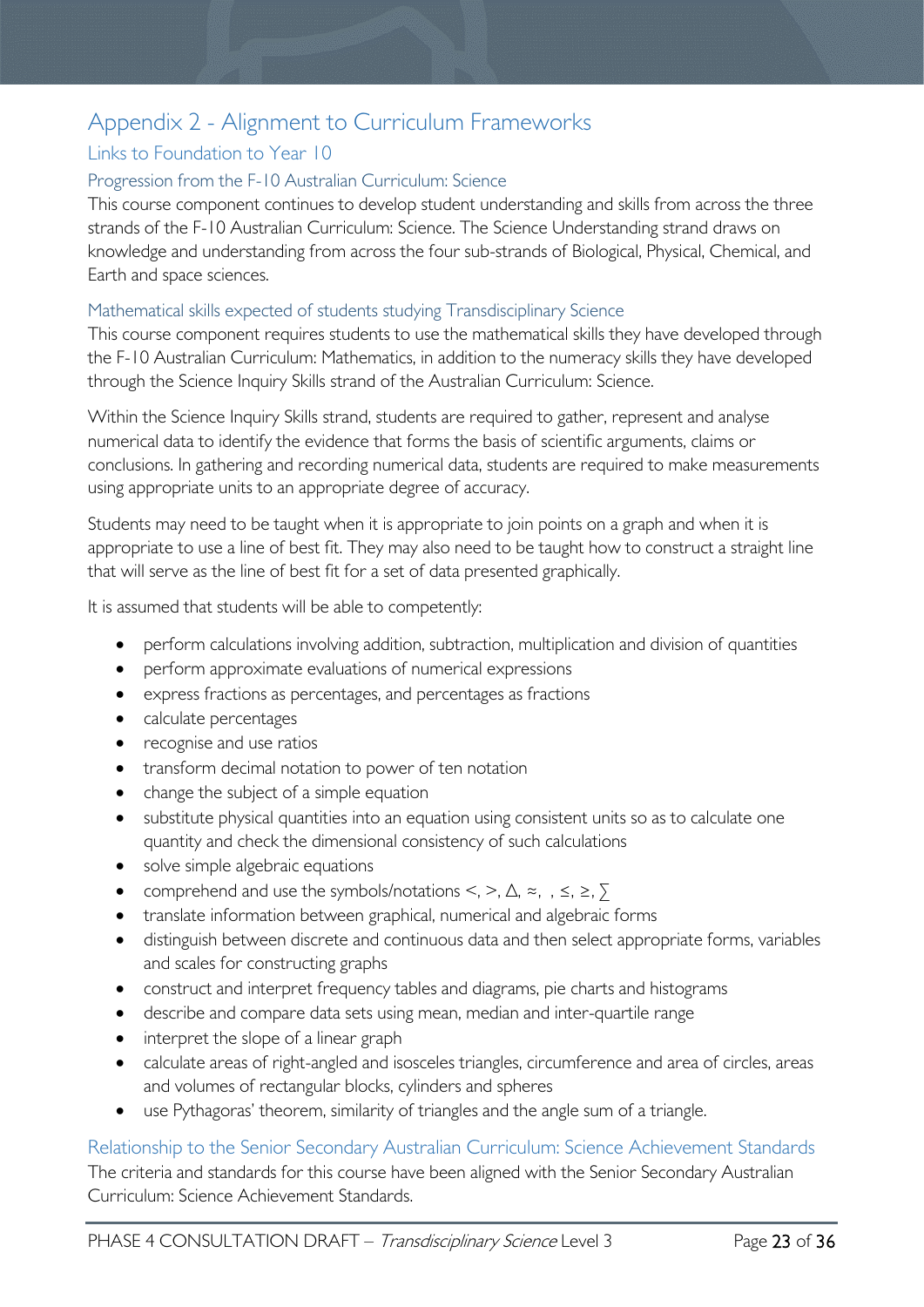There is explicit alignment with Science as a Human Endeavour and Science Inquiry Skills but Science Understanding is dependent on the nature of the inquiry the learner undertakes.

# <span id="page-23-0"></span>Appendix 3 - Work Requirements

<span id="page-23-1"></span>Module 1 Work Requirements Specifications

Focus Area: Transdisciplinary Projects

Title of Work Requirement: Logbook

Mode /Format: Investigation

### Description:

Learners will use a logbook (or an electronic equivalent) to document:

- research notes and progress
- emerging interrelationships and system analysis with reference to the scientific disciplines applied
- ongoing evaluation
- planning
- observations and data
- time on tasks
- peer and self-assessment of progress
- their contribution to collaboration with others.

Learners should spend approximately 10 hours throughout Module 1 organising this information in preparation for the Research and plan work requirement.

Size: 10 Hours

**Timing: Throughout Module** 

External agencies: Engagement with scientists and their institutions is optional

Relevant Criteria:

- Criterion 1
- Criterion 2
- Criterion 3
- Criterion 4
- Criterion 5

Focus Area: Transdisciplinary Projects Title of Work Requirement: Research and plan Mode /Format: Investigation

### Description:

Learners will produce an experimental research outline, including:

- an inquiry question justified through analysis
- analysis of background research with reference to the scientific contexts applied
- an annotated bibliography of relevant sources
- an experimental proposal design outlined
- an analysis of trials of experimental design for their extended inquiry
- analysis and evaluation of interrelationships within data collected and the system of study
- the future focus of experiments including plan for Module 2.

**Size:** 1500 words (max) for the research outline

Timing: This is a culminating performance for Module 1

External agencies: Engagement with scientists and their institutions is optional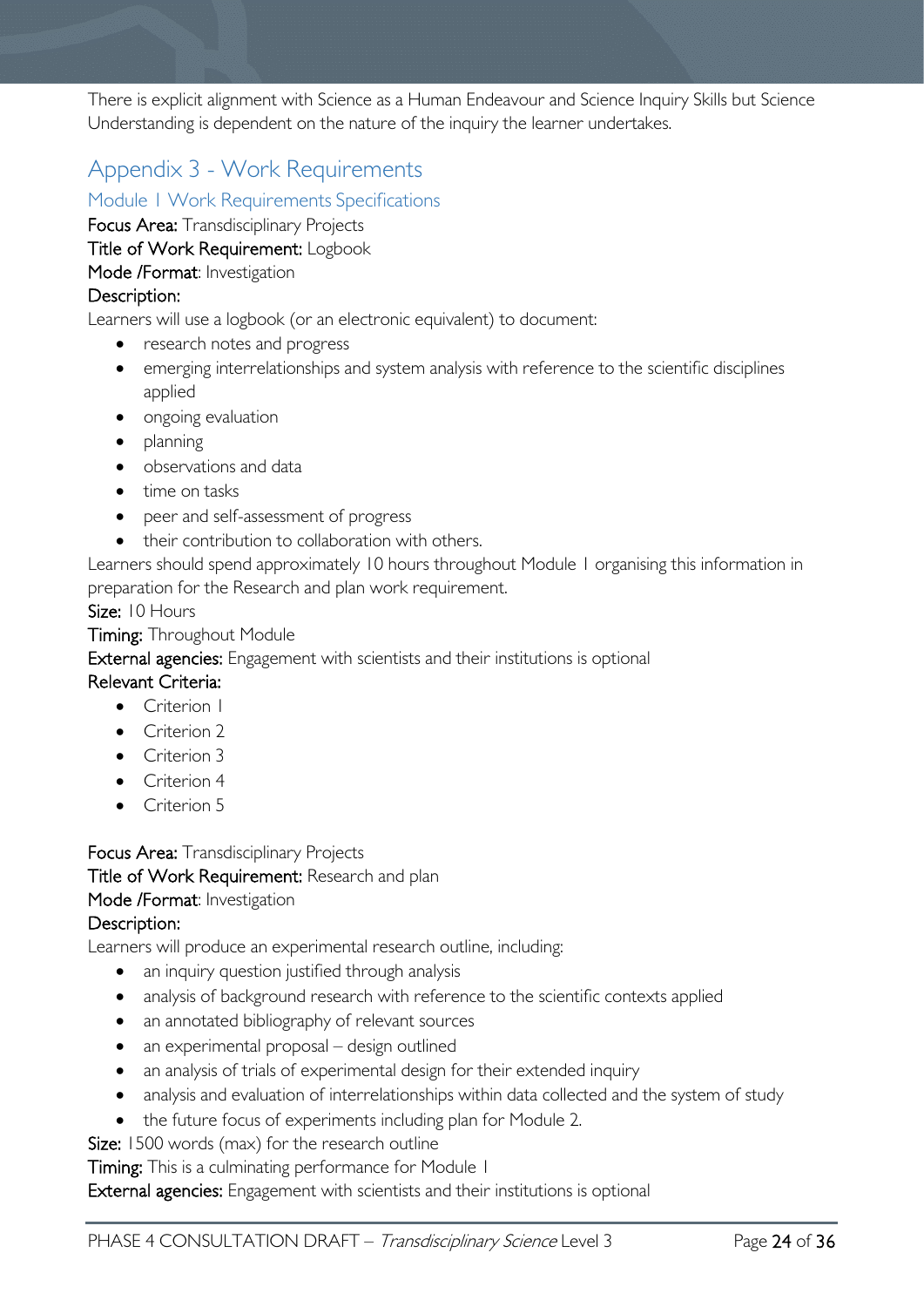### Relevant Criterion/criteria:

- Criterion I
- Criterion 2
- Criterion 3
- Criterion 4
- Criterion 5
- Criterion 6

### <span id="page-24-0"></span>Module 2 Work Requirements Specifications

### Focus Area: Transdisciplinary Projects

#### Title of Work Requirement: Logbook

#### Mode /Format: Investigation

Description: Learners will continue their logbook (or electronic equivalent) to document

- research notes and progress
- emerging interrelationships and system analysis with reference to scientific disciplines applied
- ongoing evaluation
- planning
- observations and data
- time on tasks
- peer and self-assessment of progress
- their contribution to collaboration with others.

### Size: 35 hours

Timing: Throughout Module 2

External agencies: Engagement with scientists and their institutions is optional

### Relevant Criteria:

- Criterion 1
- Criterion 2
- Criterion 3
- Criterion 4

### Focus Area: Transdisciplinary Projects

Title of Work Requirement: Finalised inquiry question and context

### Mode /Format: Product

### Description:

- Learners will finalise their inquiry question and context for inclusion in their external assessment portfolio containing: the inquiry question justifying their choice with reference to:
	- o data collected
	- o processes undertaken
	- o any other relevant information, including but not limited to: data analysis, and scientific theories or models
- a summary and analysis of local, national and global context to provide an appropriate background for their inquiry, which may include analysis where:
	- o theories of interest have been refined or replaced as new evidence, models or theories have emerged
	- o there are opportunities to refine theories, gather more data or question the interpretation of data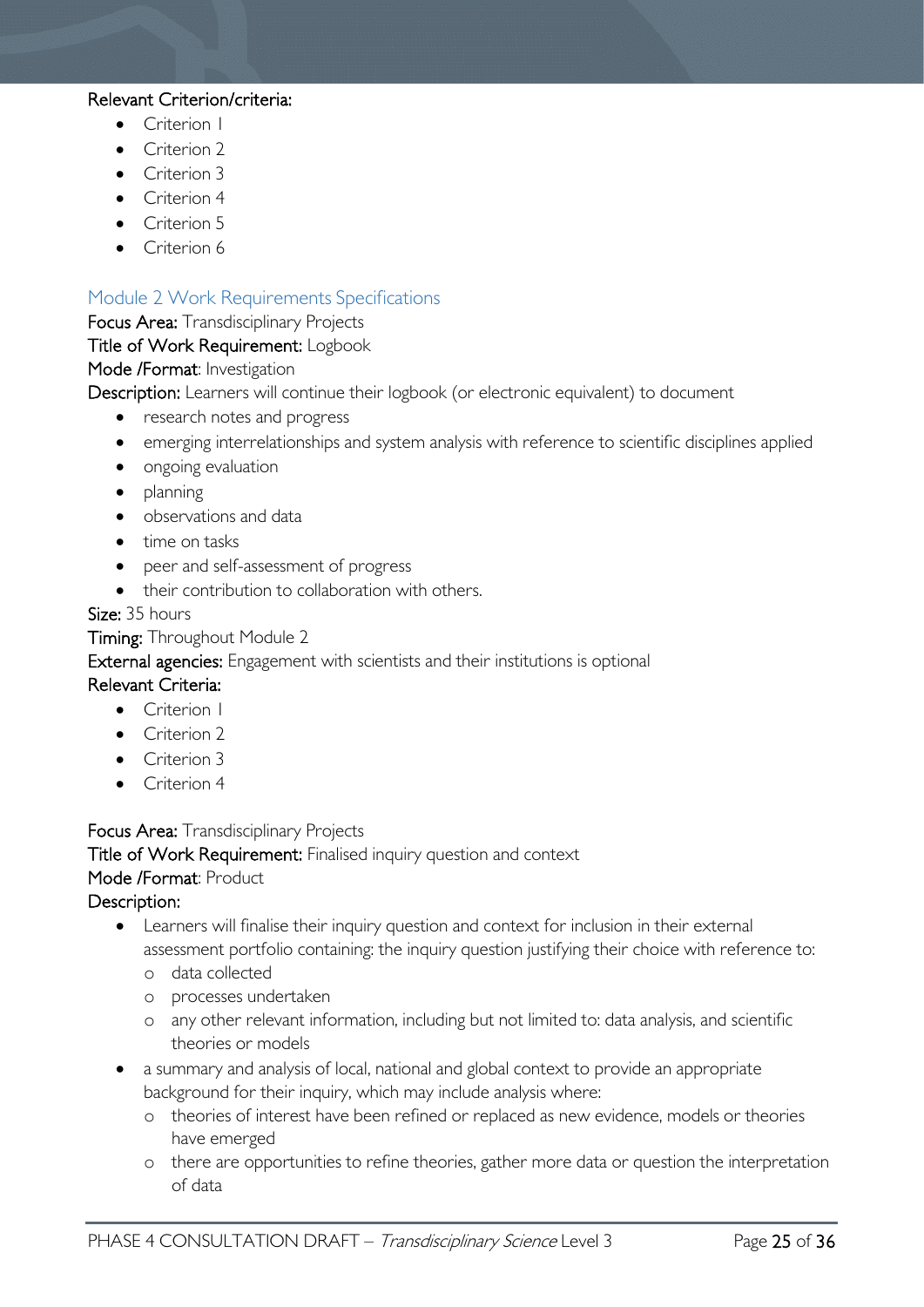- o technology has assisted in greater understanding
- o social, economic, cultural or sustainability considerations are important
- o there is collaboration
- o First Nations Peoples knowledge can be applied.

Size: 1500 words or equivalent (max)

Timing: This is a culminating performance

### External agencies: Engagement with scientists and their institutions is optional

### Relevant Criteria:

- Criterion 4
- Criterion 5
- Criterion 7 Elements 1 and 3

Focus Area: Transdisciplinary Projects

Title of Work Requirement: Quad chart and future plans presentation

Mode /Format: Performance

### Description:

Learners will complete an A2 quad chart referring to the:

- inquiry question
- method
- results
- reasoned conclusions up until the end of Module 2 with reference to the scientific disciplines applied.

Note: An A2 document can be produced using two (2) A3 or four (4) A4 pages that can be assembled into a A2 document. This matches the structure of a standard Quad Chart.

Learners will complete a presentation explaining their quad chart and their plans for Module 3 Size: 5 minute presentation and 5 minutes for questions

Timing: This is a culminating performance

External agencies: Engagement with scientists and their institutions is optional

### Relevant Criteria:

- Criterion 3
- Criterion 4
- Criterion 7

### <span id="page-25-0"></span>Module 3 Work Requirements Specifications

Focus Area: Transdisciplinary Projects

### Title of Work Requirement: Logbook

Mode /Format: Investigation

Description: Learners will complete a logbook (or electronic equivalent)

- research notes and progress
- emerging interrelationships and system analysis with reference to scientific disciplines applied
- ongoing evaluation
- planning
- observations and data
- time on tasks
- peer and self-assessment of progress
- their contribution to collaboration with others.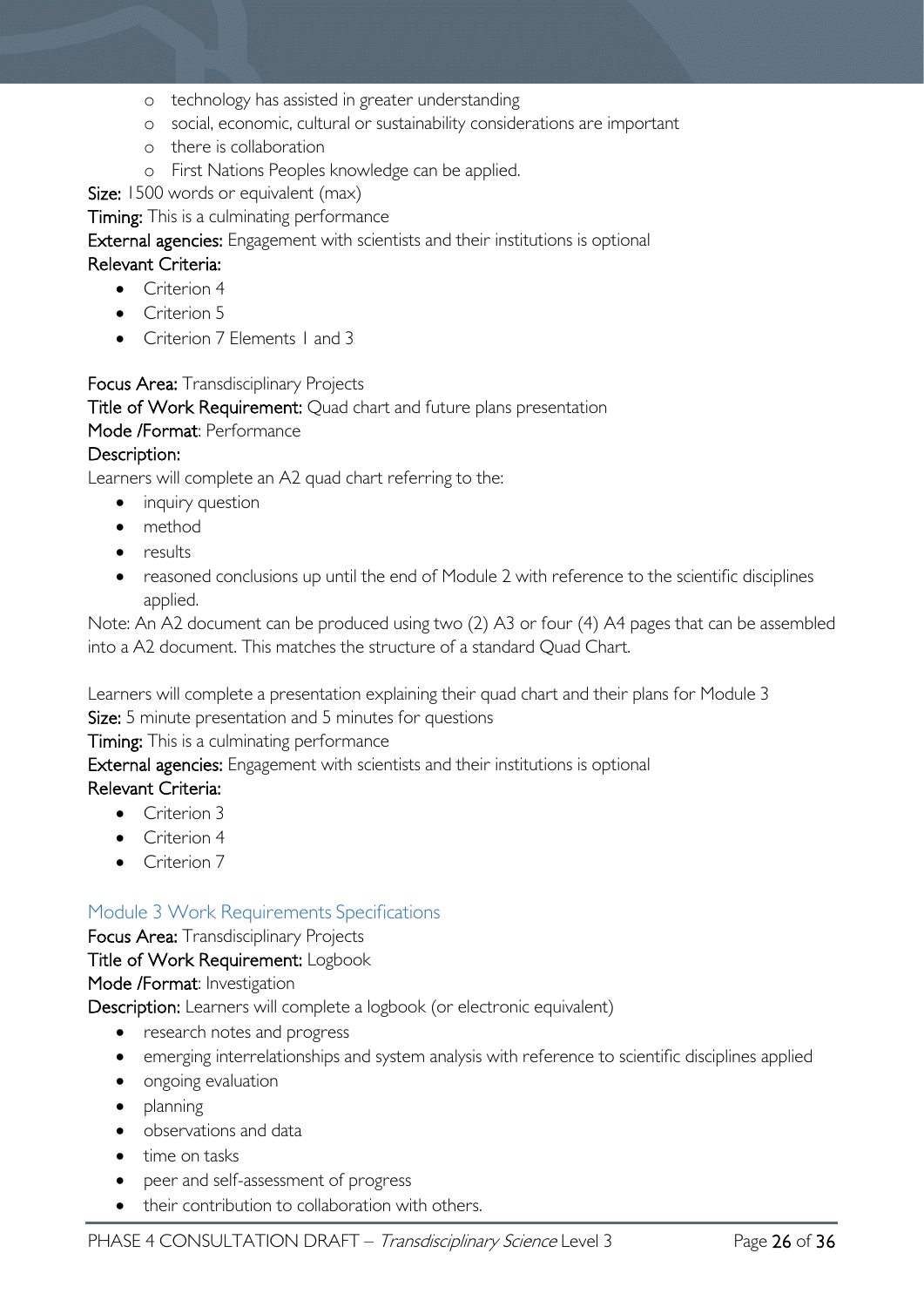### Size: 20 hours

Timing: This is a culminating performance External agencies: Engagement with scientists and their institutions is optional Relevant Criterion/criteria:

- Criterion I
- Criterion 2
- Criterion 3
- Criterion 4

Focus Area: Transdisciplinary Projects

### Title of Work Requirement: Scientific paper

### Mode /Format: Inquiry

Description: Learners will finalise and document a scientific paper including:

- an analysis of findings (including changes since the end of Module 2)
- risk assessments, ethical considerations and mitigation strategies applied
- the design, data and procedures used
- analysis of research, processes and systems
- interrelationships between data, theories and models
- the limitations of the primary and secondary data their interrelationships and how critical issues were addressed
- valid and reasoned conclusions with supporting evidence from scientific disciplines applied
- analysis of processes, data and conclusions recommending further investigation to verify interrelationships identified and gaps within the inquiry
- a detailed bibliography.

Size: 3000 words or equivalent (max) for the scientific paper

### **Timing:** This is a culminating performance

### External agencies: Engagement with scientists and their institutions is optional

### Relevant Criterion/criteria:

- Criterion 3
- Criterion 4
- Criterion 8

### Focus Area: Transdisciplinary Projects

### Title of Work Requirement: Poster

### Mode /Format: Performance

Description: Learners will complete a poster (A1) that represents:

- the inquiry question
- a summary of the findings
- analysis of the interrelationships between data, theories and models with reference to scientific disciplines applied
- the limitations of the primary and secondary data, their interrelationships and how critical issues were addressed
- valid and reasoned conclusions with supporting evidence from scientific disciplines applied
- analysis of processes, data and conclusions and recommending opportunities for further investigation to verify interrelationships identified and gaps within the inquiry.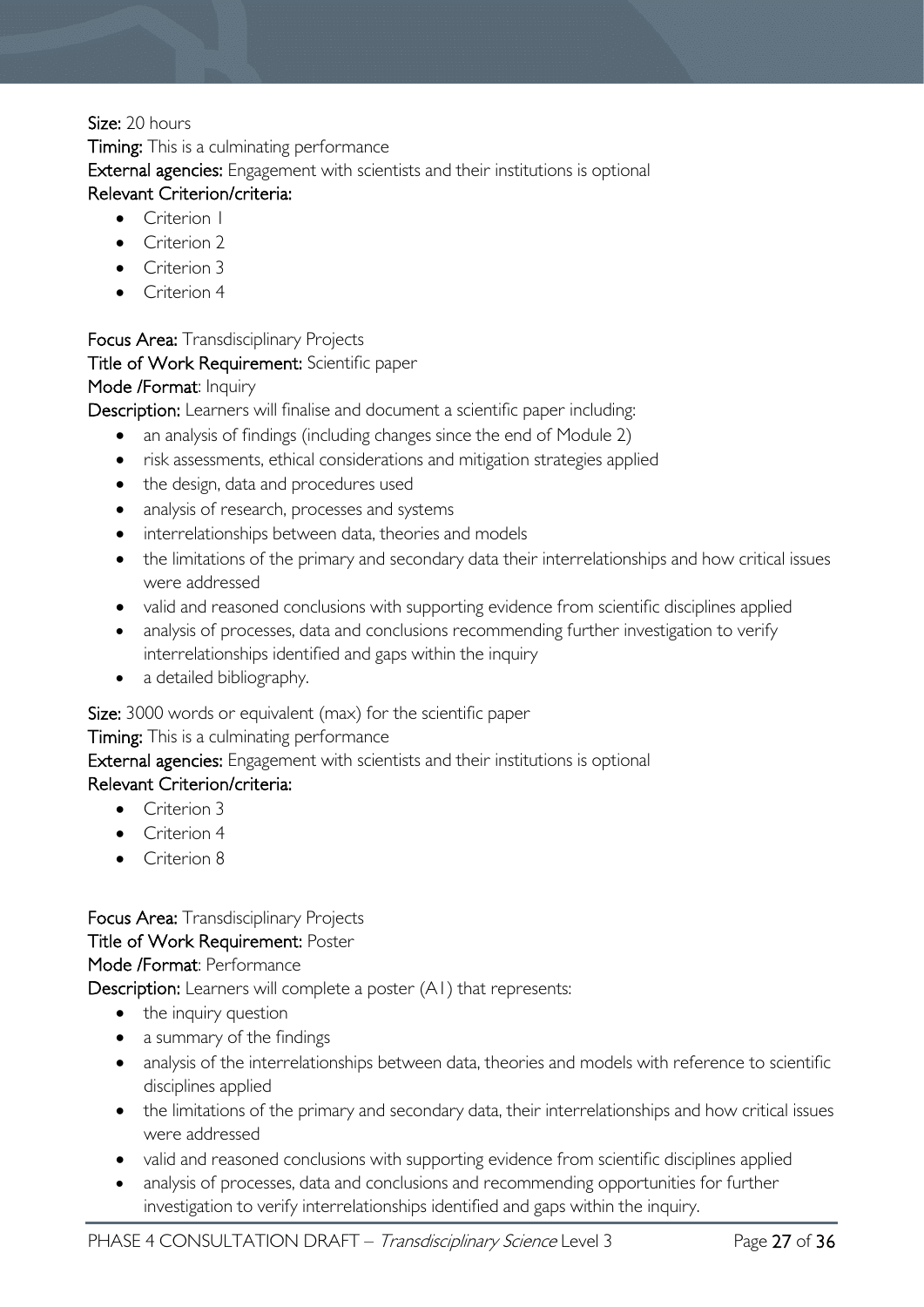Learners will present this A1 poster within the External Assessment process. Size: 10 Hours

Timing: This is a culminating performance External agencies: Engagement with scientists and their institutions is optional Relevant Criterion/criteria:

- Criterion 3
- Criterion 4
- Criterion 8

Relationship to External Assessment: The "Finalised inquiry question and context" (Module 2) and "Scientific paper" (Module 3) work requirements are proposed as folio-based evidence for External Assessment in conjunction with "Poster"† (Module 3) as a culminating performance. This will form the evidence to assess Criteria 3, 4, 5, 7 and 8.

† A clear photographic image or screenshot of the Presentation Poster ONLY is required for the Folio and will be submitted electronically to TASC.

Individual providers/learners are responsible for providing a physical printed A1 poster that will be referred to as part of their Practical External Assessment. Learners will be required to bring this with them to the practical assessment. As the Poster is assessed internally only it is acceptable for the A1 poster to be printed as four (4) A3 or eight (8) A4 pages that can be assembled as an A1 poster.

# <span id="page-27-0"></span>Appendix 4 – General Capabilities and Cross-Curriculum Priorities

Learning across the curriculum content, including the cross-curriculum priorities and general capabilities, assists students to achieve the broad learning outcomes defined in the Alice Springs (Mparntwe) Education Declaration (December 2019).

### General Capabilities:

The general capabilities play a significant role in the Australian Curriculum in equipping young Australians to live and work successfully in the twenty-first century.

In the Australian Curriculum, capability encompasses knowledge, skills, behaviours and dispositions. Students develop capability when they apply knowledge and skills confidently, effectively and appropriately in complex and changing circumstances, in their learning at school and in their lives outside school.

The general capabilities include:

- Critical and creative thinking  $\mathbb{C}$
- Ethical understanding  $\div$
- Information and communication technology capability  $\cdot\overline{\cdot}$
- Intercultural understanding •
- Literacy  $\blacksquare$
- Numeracy
- Personal and social capability  $\ddot{\ddot{}}$

Cross-Curriculum Priorities:

Cross-curriculum priorities enable students to develop understanding about and address the contemporary issues they face, for their own benefit and for the benefit of Australia as a whole. The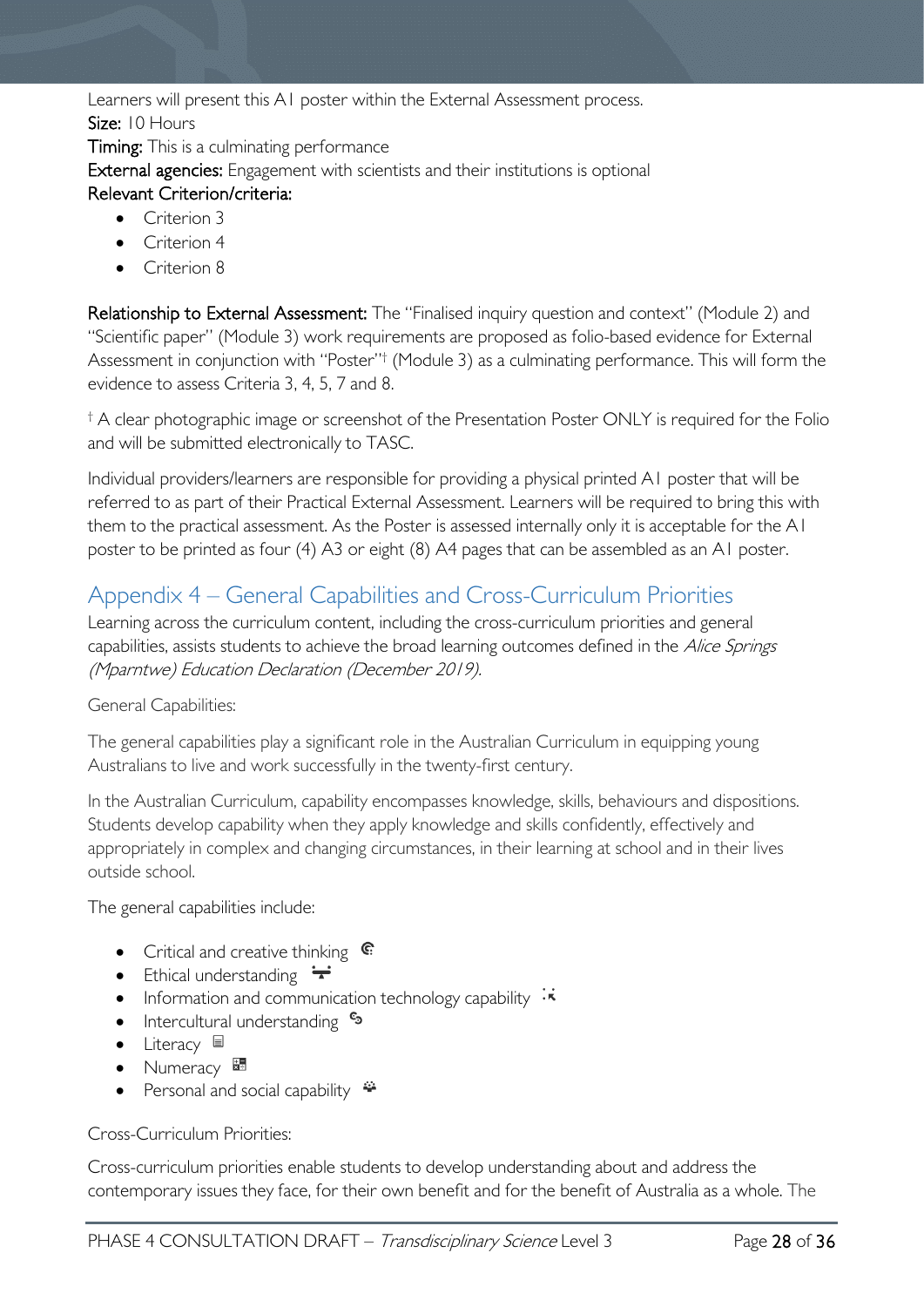priorities provide national, regional and global dimensions which will enrich the curriculum through development of considered and focused content that fits naturally within learning areas. Incorporation of the priorities will encourage conversations between students, teachers and the wider community.

The cross-curriculum priorities include:

- Aboriginal and Torres Strait Islander Histories and Cultures  $\mathcal$
- Asia and Australia's Engagement with Asia M
- Sustainability  $+$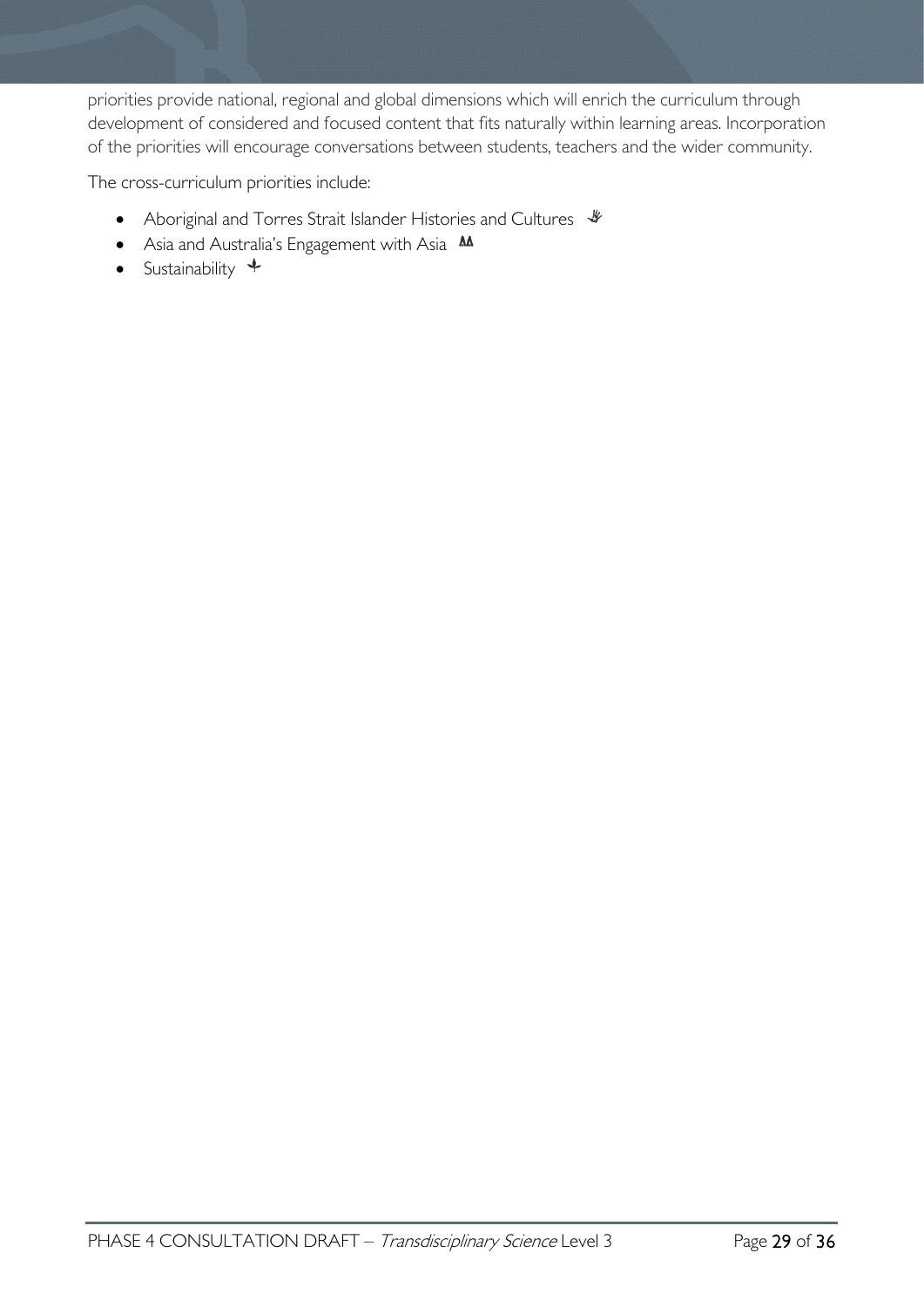# Appendix 5 – Glossary

<span id="page-29-0"></span>

| Term                                     | Definition                                                                                                                                                                                                                                                                                   | Source<br>Acknowledgement | Course Context     |
|------------------------------------------|----------------------------------------------------------------------------------------------------------------------------------------------------------------------------------------------------------------------------------------------------------------------------------------------|---------------------------|--------------------|
| evidence                                 | in science, evidence is data that is considered reliable and valid, and that can be used<br>to support a particular idea, conclusion or decision. Evidence gives weight or value to<br>data by considering its credibility, acceptance, bias, status, appropriateness and<br>reasonableness. | <b>ACARA</b>              | Modules 1, 2 and 3 |
| experiment/experimental<br>investigation | an investigation that involves carrying out a practical activity.                                                                                                                                                                                                                            | <b>ACARA</b>              | Modules 1, 2 and 3 |
| fair test                                | an investigation where one variable (the independent variable) is changed and all<br>other conditions (controlled variables) are kept the same; what is measured or<br>observed is referred to as the dependent variable.                                                                    | <b>ACARA</b>              | Modules 1, 2 and 3 |
| field study / work                       | an observational or practical research undertaken in a normal environment of the<br>subject of a study, that is, an investigation can be conducted outside the laboratory.                                                                                                                   | <b>ACARA</b>              | Modules 1, 2 and 3 |
| force                                    | a push or pull between objects, which may cause one or both objects to change<br>speed and/or direction of their motion (that is, accelerate) or change their shape. All<br>interactions between matter can be explained as an action of one or a combination<br>of forces.                  |                           | Modules 1, 2 and 3 |
| formal measurement                       | measurement based on an agreed standard unit (metre, second, gram).                                                                                                                                                                                                                          | <b>ACARA</b>              | Modules 1, 2 and 3 |
| graph                                    | a visual representation of the relationship between quantities plotted with reference<br>to a set of axes.                                                                                                                                                                                   | <b>ACARA</b>              | Modules 1, 2 and 3 |
| guided investigation                     | an investigation partly directed by a teacher.                                                                                                                                                                                                                                               | <b>ACARA</b>              | Modules 1, 2 and 3 |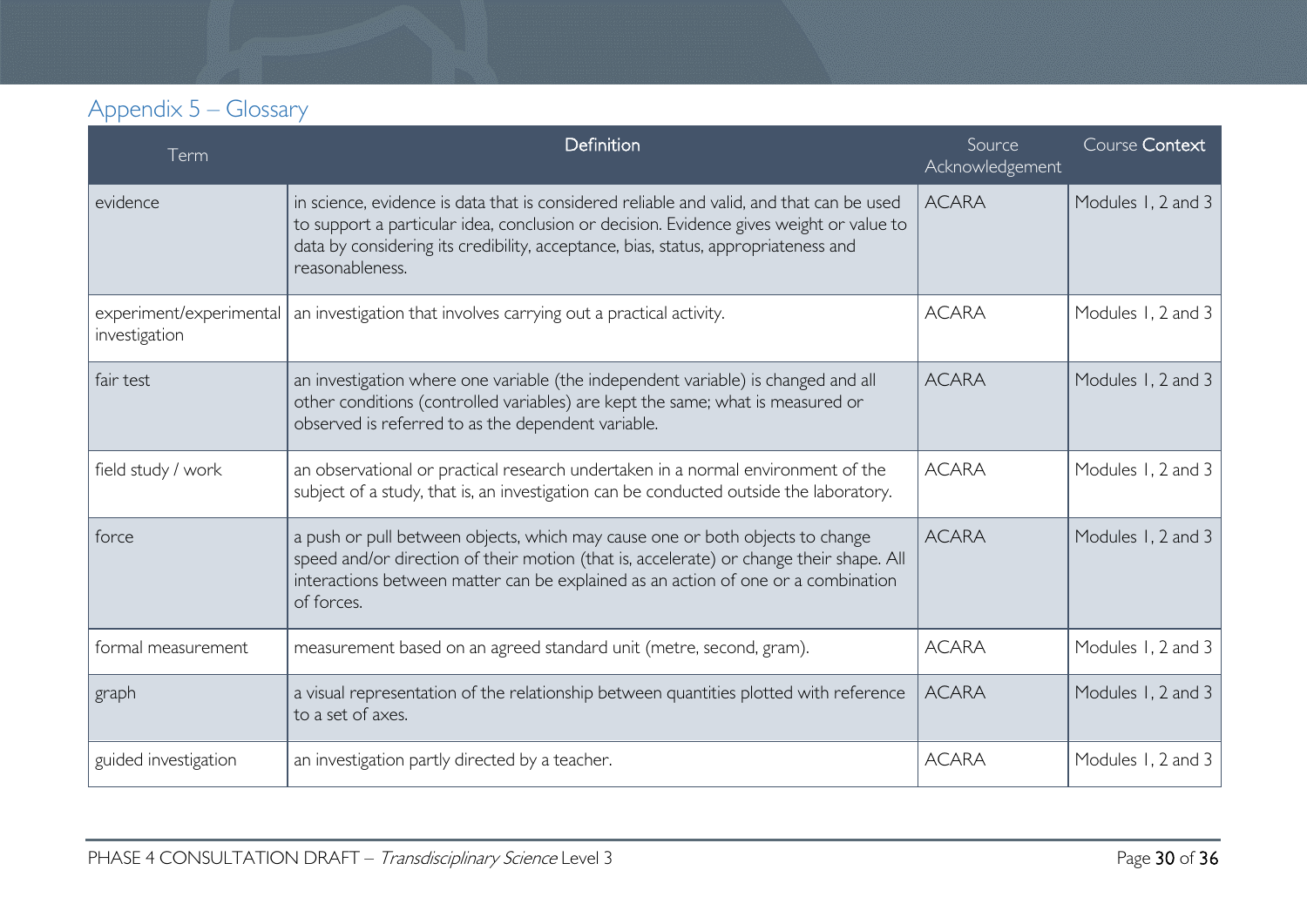| Term                 | Definition                                                                                                                                                                                                                                             | Source<br>Acknowledgement | Course Context     |
|----------------------|--------------------------------------------------------------------------------------------------------------------------------------------------------------------------------------------------------------------------------------------------------|---------------------------|--------------------|
| informal measurement | measurement that is not based on any agreed standard unit (for example, hand<br>spans, paces, cups).                                                                                                                                                   | <b>ACARA</b>              | Modules 1, 2 and 3 |
| investigation        | a scientific process of answering a question, exploring an idea or solving a problem<br>that requires activities such as planning a course of action, collecting data, interpreting<br>data, reaching a conclusion and communicating these activities. | <b>ACARA</b>              | Modules 1, 2 and 3 |
| law                  | a statement of a relationship based on available evidence.                                                                                                                                                                                             | <b>ACARA</b>              | Modules 1, 2 and 3 |
| material             | a substance with particular qualities or that is used for specific purposes.                                                                                                                                                                           | <b>ACARA</b>              | Modules 1, 2 and 3 |
| matter               | a physical substance; anything that has mass and occupies space.                                                                                                                                                                                       | <b>ACARA</b>              | Modules 1, 2 and 3 |
| model                | a representation that describes, simplifies, clarifies or provides an explanation of the<br>workings, structure or relationships within an object, system or idea.                                                                                     | <b>ACARA</b>              | Modules 1, 2 and 3 |
| natural materials    | products or physical matter that come from plants, animals, or earth and have<br>undergone very little modification by humans.                                                                                                                         | <b>ACARA</b>              | Modules 1, 2 and 3 |
| observable           | something that can be seen, heard, felt, tasted or smelled either directly by an<br>individual or indirectly by a measuring device. For example, a ruler, camera or<br>thermometer.                                                                    | <b>ACARA</b>              | Modules 1, 2 and 3 |
| processed materials  | products of physical matter that have been modified from natural materials by<br>human intervention or that do not occur at all in the natural environment but have<br>been designed and manufactured to fulfil a particular purpose.                  | <b>ACARA</b>              | Modules 1, 2 and 3 |
| property             | an attribute of an object or material, normally used to describe attributes common<br>to a group.                                                                                                                                                      | <b>ACARA</b>              | Modules 1, 2 and 3 |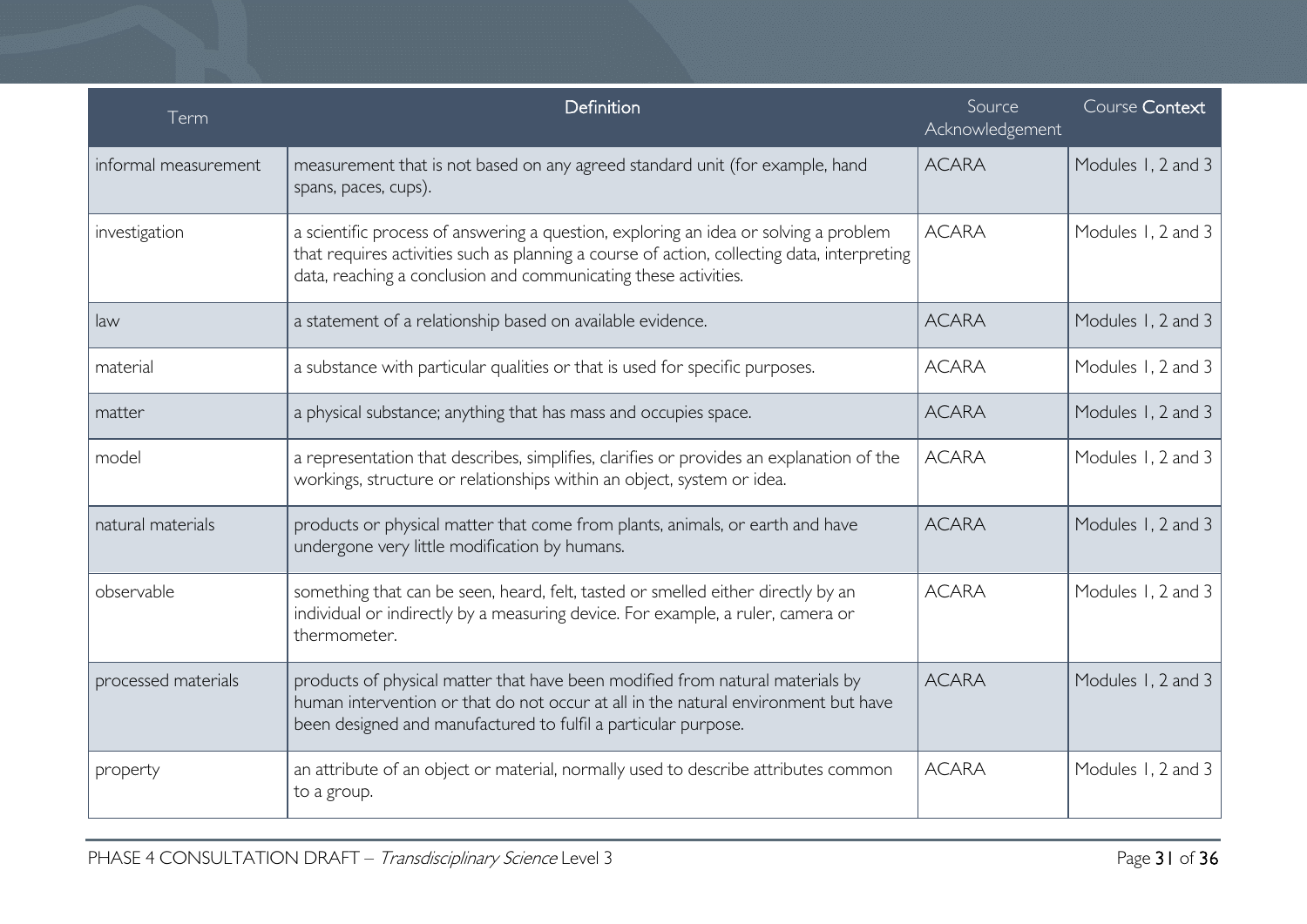| Term                | Definition                                                                                                                                                                                                                                                                                                                                                                                                                   | Source<br>Acknowledgement | Course Context     |
|---------------------|------------------------------------------------------------------------------------------------------------------------------------------------------------------------------------------------------------------------------------------------------------------------------------------------------------------------------------------------------------------------------------------------------------------------------|---------------------------|--------------------|
| qualitative data    | information that is not numerical in nature.                                                                                                                                                                                                                                                                                                                                                                                 | <b>ACARA</b>              | Modules 1, 2 and 3 |
| quantitative data   | numerical information.                                                                                                                                                                                                                                                                                                                                                                                                       | <b>ACARA</b>              | Modules 1, 2 and 3 |
| relate              | to identify connections or associations between ideas or relationships or between<br>components of systems and structures.                                                                                                                                                                                                                                                                                                   | <b>ACARA</b>              | Modules 1, 2 and 3 |
| relationship        | a connection or association between ideas or between components of systems and<br>structures.                                                                                                                                                                                                                                                                                                                                | <b>ACARA</b>              | Modules 1, 2 and 3 |
| report              | a written account of an investigation.                                                                                                                                                                                                                                                                                                                                                                                       | <b>ACARA</b>              | Modules 1, 2 and 3 |
| scientific literacy | an ability to use scientific knowledge, understanding and inquiry skills to identify<br>questions, acquire new knowledge, explain science phenomena, solve problems and<br>draw evidence-based conclusions in making sense of the world, and to recognise<br>how understandings of the nature, development, use and influence of science help us<br>make responsible decisions and shape our interpretations of information. | <b>ACARA</b>              | Modules 1, 2 and 3 |
| senses              | hearing, sight, smell, touch and taste.                                                                                                                                                                                                                                                                                                                                                                                      | <b>ACARA</b>              | Modules 1, 2 and 3 |
| system              | a group of interacting objects, materials or processes that form an integrated whole.                                                                                                                                                                                                                                                                                                                                        | <b>ACARA</b>              | Modules 1, 2 and 3 |
| echnology           | a development of products, services, systems and environments, using various types<br>of knowledge, to meet human needs and wants.                                                                                                                                                                                                                                                                                           | <b>ACARA</b>              | Modules 1, 2 and 3 |
| theory              | an explanation of a set of observations that is based on one or more proven<br>hypotheses, which has been accepted through consensus by a group of scientists.                                                                                                                                                                                                                                                               | <b>ACARA</b>              | Modules 1, 2 and 3 |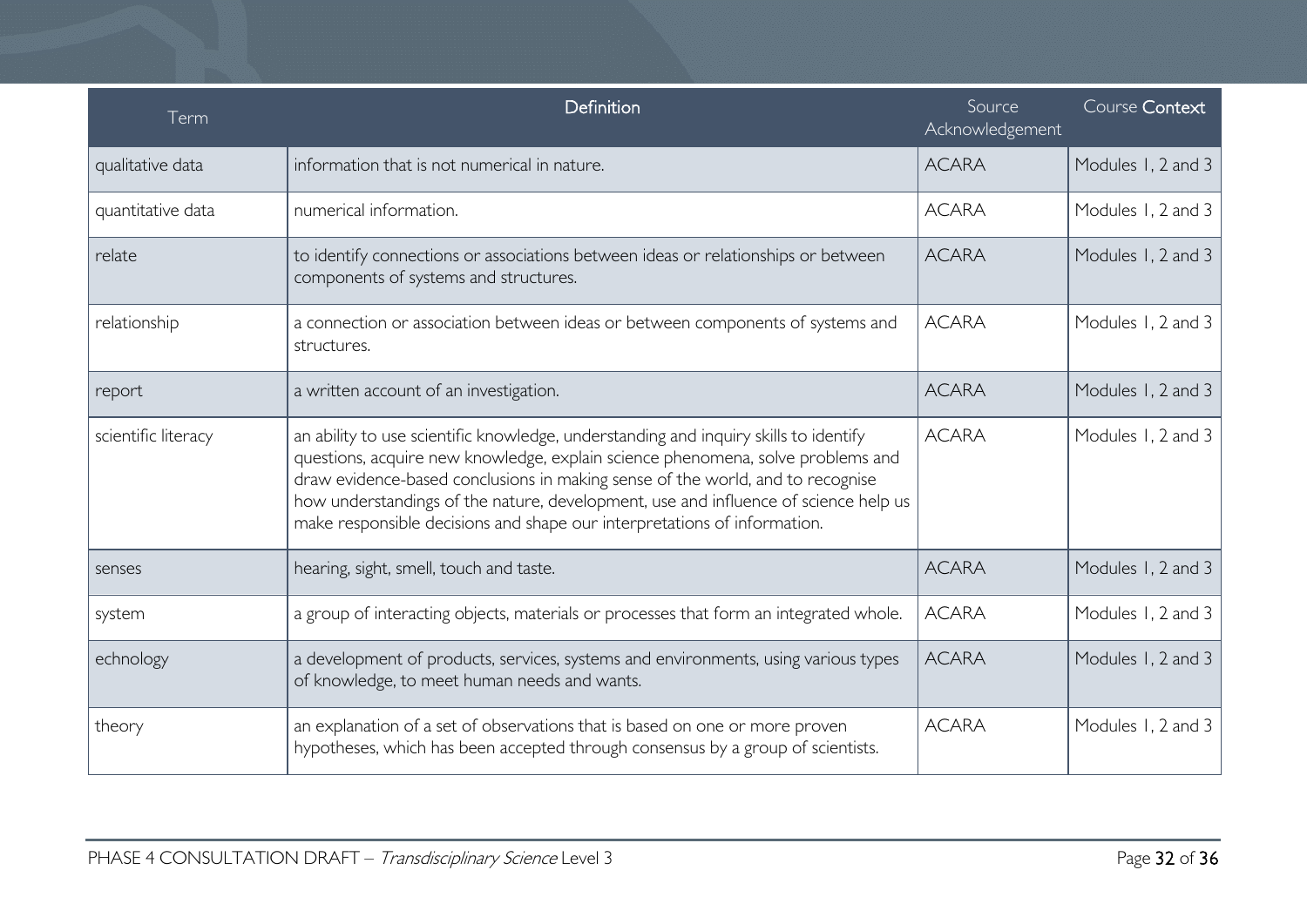### <span id="page-32-0"></span>Appendix 6 – The transdisciplinary nature of science

### <span id="page-32-1"></span>Scientific disciplines

Science aims to understand the world we experience in an objective way. This world is transdisciplinary and disciplines are a human construct. When we inquire scientifically into our shared world inevitably understanding requires working across disciplines of science and, in practice, within contemporary science almost all research requires elements than span a number of disciplines. This course requires learners to complete an extended inquiry that spans more than one scientific discipline

According to the [Australian and New Zealand Standard Research Classification](https://www.arc.gov.au/grants/grant-application/classification-codes-rfcd-seo-and-anzsic-codes) there are 10 Fields of Research Divisions of directly related to science (see below). The Divisions are reflected Australian Curriculum Senior Secondary and TASC science courses that each span a number of scientific disciplines. Each Division is mapped to 91 Fields of Research Groups (see below) which are considered disciplines within the scientific community. The Groups within the divisions are further split into 577 Fields of Research. Although many of these Fields of Research may be considered disciplines within themselves, for the purposes of this course disciplines are limited to the Groups of Fields of Research.

| <b>Divisions</b>                              | Groups                                                                                                                                                                                                                                                                                                                                                                                                                              |
|-----------------------------------------------|-------------------------------------------------------------------------------------------------------------------------------------------------------------------------------------------------------------------------------------------------------------------------------------------------------------------------------------------------------------------------------------------------------------------------------------|
| Agricultural, veterinary<br>and food sciences | Agricultural biotechnology, Agriculture, land and farm management,<br>Animal production, Crop and pasture production, Fisheries sciences,<br>Food sciences, Forestry sciences, Horticultural production, Veterinary<br>sciences, Other agricultural, veterinary and food sciences                                                                                                                                                   |
| <b>Biological sciences</b>                    | Biochemistry and cell biology, Bioinformatics and computational biology,<br>Ecology, Evolutionary biology, Genetics, Industrial biotechnology,<br>Microbiology, Plant biology, Zoology, Other biological sciences                                                                                                                                                                                                                   |
| <b>Biomedical and clinical</b><br>sciences    | Cardiovascular medicine and haematology, Clinical sciences, Dentistry,<br>Immunology, Medical biochemistry and metabolomics, Medical<br>biotechnology, Medical microbiology, Medical physiology,<br>Neurosciences, Nutrition and dietetics, Oncology and carcinogenesis,<br>Ophthalmology and optometry, Paediatrics, Pharmacology and<br>pharmaceutical sciences, Reproductive medicine, Other biomedical and<br>clinical sciences |
| <b>Chemical sciences</b>                      | Analytical chemistry, Inorganic chemistry, Macromolecular and materials<br>chemistry, Medicinal and biomolecular chemistry, Organic chemistry,<br>Physical chemistry, Theoretical and computational chemistry, Other<br>chemical sciences                                                                                                                                                                                           |
| Earth sciences                                | Atmospheric sciences, Climate change science, Geochemistry,<br>Geoinformatics, Geology, Geophysics, Hydrology, Oceanography,<br>Physical geography and environmental geoscience, Other earth sciences                                                                                                                                                                                                                               |
| <b>Environmental sciences</b>                 | Climate change impacts and adaptation, Ecological applications,<br>Environmental biotechnology, Environmental management, Pollution<br>and contamination, Soil sciences, Other environmental sciences                                                                                                                                                                                                                               |

#### <span id="page-32-2"></span>Divisions and Groups of Fields of Research that represent scientific disciplines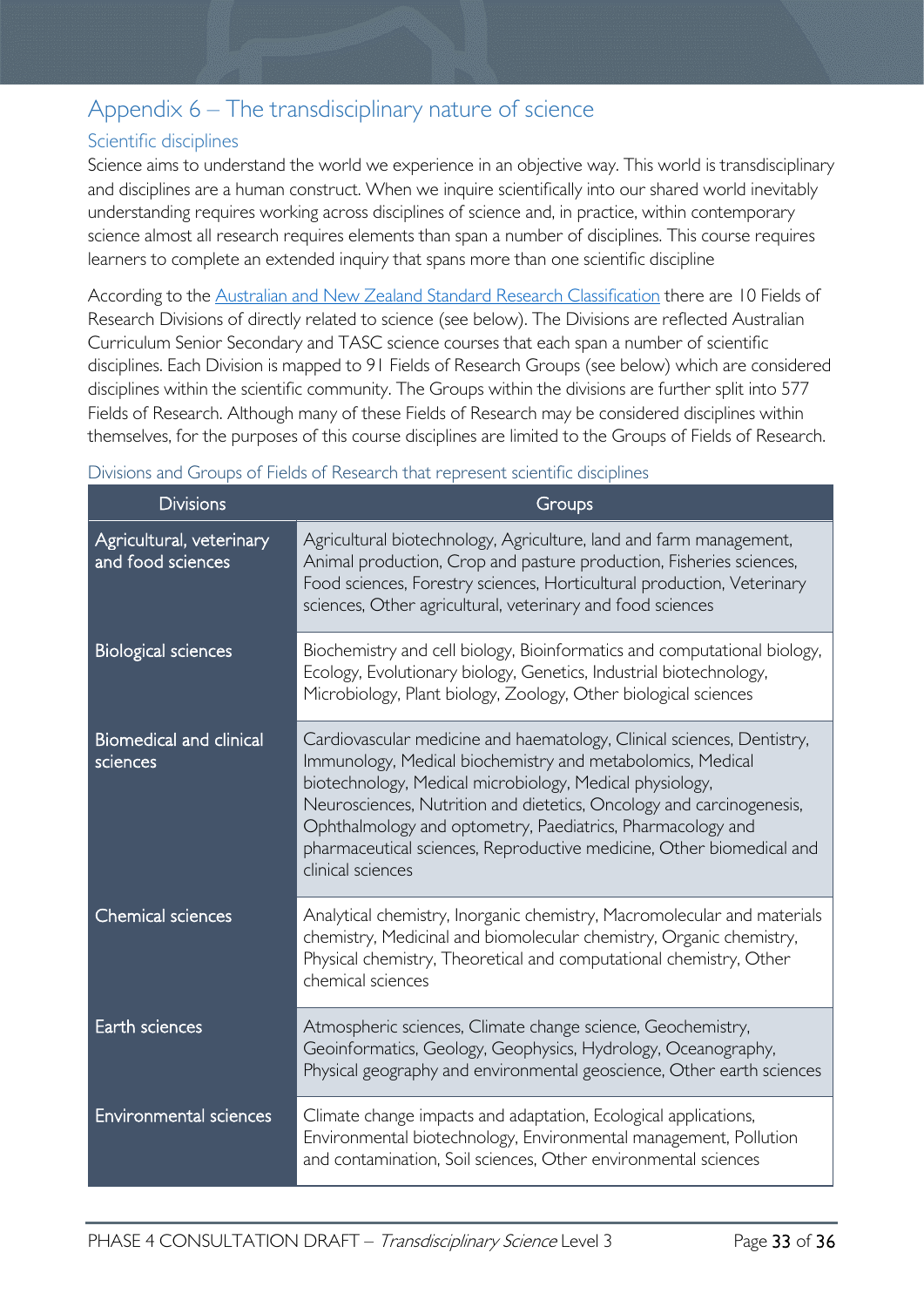| <b>Divisions</b>       | Groups                                                                                                                                                                                                                                                                                                       |
|------------------------|--------------------------------------------------------------------------------------------------------------------------------------------------------------------------------------------------------------------------------------------------------------------------------------------------------------|
| <b>Health sciences</b> | Allied health and rehabilitation science, Epidemiology, Health services<br>and systems, Midwifery, Nursing, Public health, Sports science and<br>exercise, Traditional, complementary and integrative medicine, Other<br>health sciences                                                                     |
| Mathematical sciences  | Applied mathematics, Mathematical physics, Numerical and<br>computational mathematics, Pure mathematics, Statistics, Other<br>mathematical sciences                                                                                                                                                          |
| Physical sciences      | Astronomical sciences, Atomic, molecular and optical physics, Classical<br>physics, Condensed matter physics, Medical and biological physics,<br>Nuclear and plasma physics, Particle and high energy physics, Quantum<br>physics, Space sciences, Synchrotrons and accelerators, Other physical<br>sciences |
| Psychology             | Applied and developmental psychology, Biological psychology, Cognitive<br>and computational psychology, Other psychology                                                                                                                                                                                     |

### <span id="page-33-0"></span>Disciplines closely related to science

Other disciplines that are most likely to be used in some Transdisciplinary Science inquiries are contained within the following divisions:

- Built environment and design
- Engineering
- Information and computing sciences

### <span id="page-33-1"></span>Additional Disciplines

The remaining divisions are much less likely to contain disciplines related to science and would require justification for inclusion, these are:

- Commerce, management, tourism and services
- Creative arts and writing
- Economics
- Education
- History, heritage and archaeology
- Human society
- Indigenous studies
- Language, communication and culture
- Law and legal studies
- Philosophy and religious studies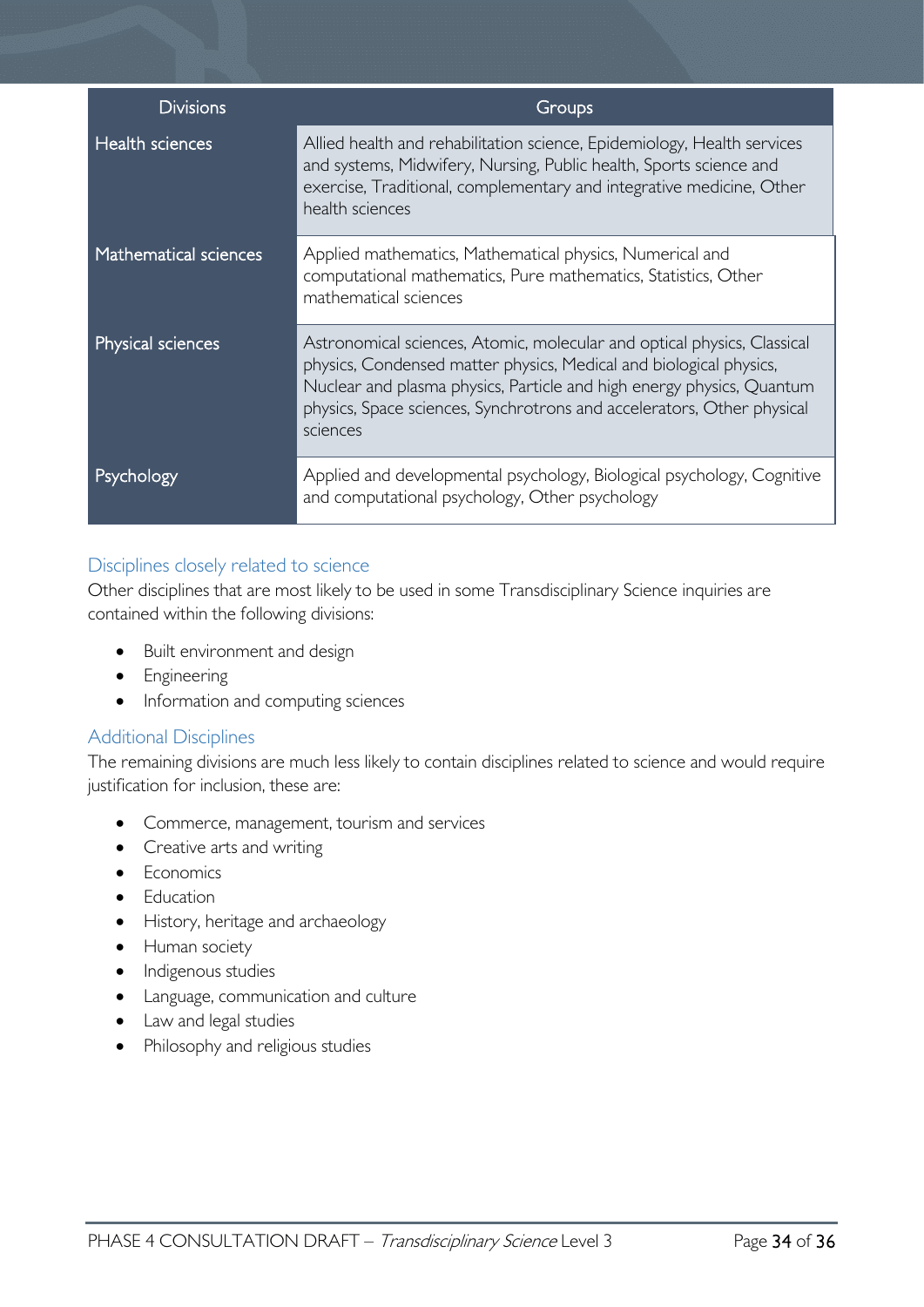# <span id="page-34-0"></span>Appendix 7 – Learning Design

Each provider offering this course will develop an annual *learning design* using the template provided. The *learning design* will be submitted to TASC for approval before the end of March each year.

A learning design will be approved if it demonstrates that the provider's implementation of the course framework will meet the content, processes and assessment requirements, and have a coherent assessment program, consistent with the learning outcomes and standards given in the course document.

The *learning design* will specify over what period the program will be conducted, subject to meeting TASC requirements for procedures that ensure state-wide comparability of standards and assessment for end of year reporting.

The *learning design* will ensure entry/access requirements are met. The *learning design* will also specify any limits to the range of studies, in particular the contexts for the scientific inquiries undertaken.

The *learning design* will name staff allocated to the program and ensure that appropriate expertise is available for each context identified.

The *learning design* will ensure that *Transdisciplinary Science* Level 3 inquiries will:

- have two or more scientific disciplines
- have a focus defined by the provider (or can be supported by the provider)
- lead to scientific understanding new to the learner
- provide opportunities for significant data collection and analysis using a range of methodologies
- provide opportunities for learners to draw evidence-based conclusions using a range of datasets
- meet TASC requirements for providers with quality assurance processes in place
- not duplicate content from existing TASC accredited courses
- be sufficient and challenging enough to provide the evidence described in the Work Requirements
- adhere to the principles of academic integrity.

# <span id="page-34-1"></span>Appendix 8 – Content depth and Level 3 Science

### Science Content

Science understanding is evident when a person selects and integrates appropriate science concepts, models and theories to explain and predict phenomena, and applies those concepts, models and theories to new situations. Models in science can include diagrams, physical replicas, mathematical representations, word-based analogies (including laws and principles) and computer simulations. Development of models involves selection of the aspects of the system/s to be included in the model, and thus models have inherent approximations, assumptions and limitations.

Learners are guided to engage in scientific investigations that are relevant to Tasmania and may be mandated by providers. Learners develop and extend their knowledge and understanding of key scientific concepts through the contexts they are investigating. Learners may explore and extend their understanding of a range of scientific concepts relevant to the contexts they are studying, and investigate and apply their understanding of these concepts through the science inquiry skills. Learners make connections between these key scientific concepts and their influence in society through investigations of science as a human endeavour. These contexts provide the basis for developing,